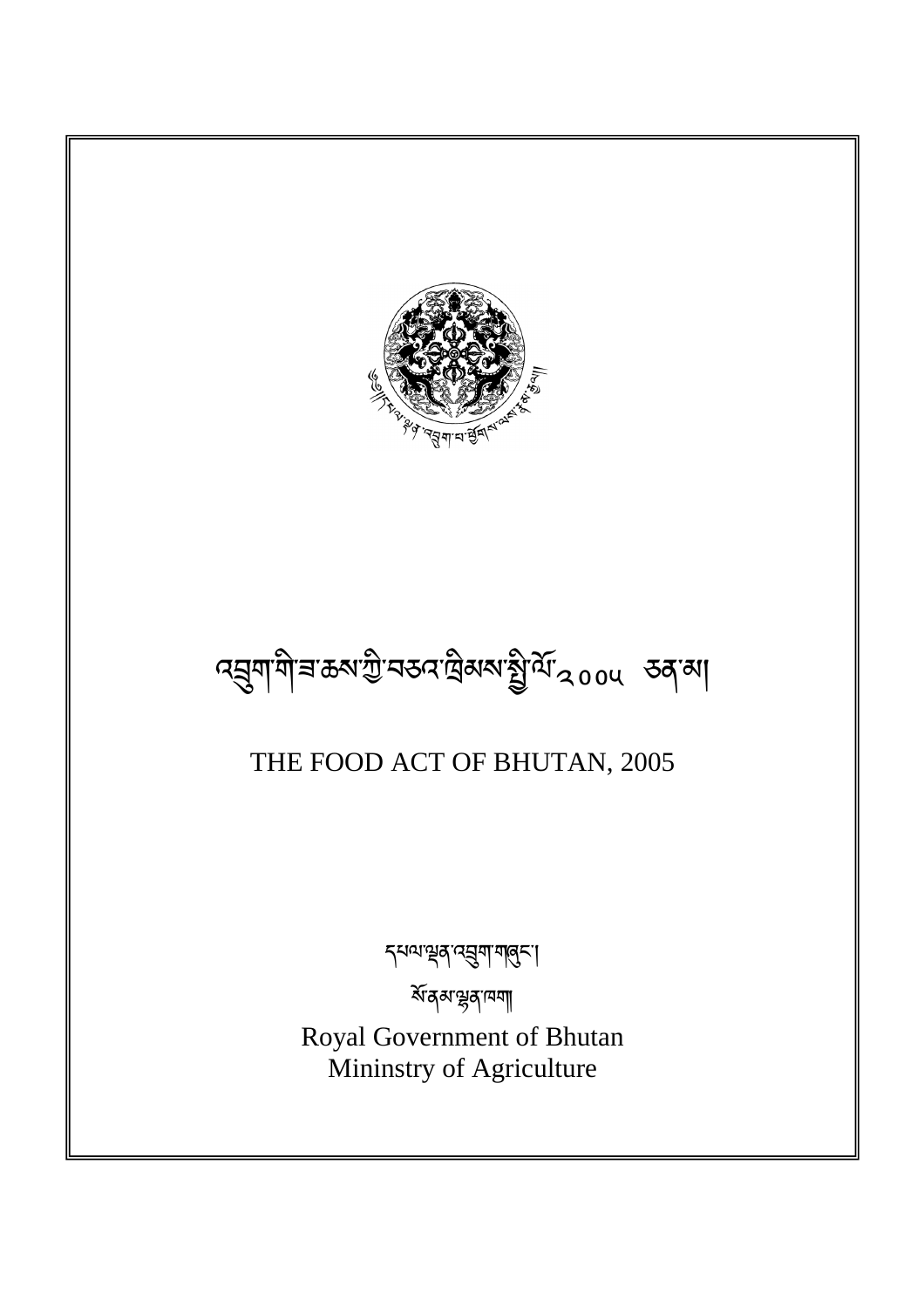# THE FOOD ACT OF BHUTAN, 2005

| <b>Content</b>                                                 |
|----------------------------------------------------------------|
|                                                                |
|                                                                |
|                                                                |
|                                                                |
|                                                                |
|                                                                |
| CHAPTER III: NATIONAL FOOD QUALITY AND SAFETY COMMISSION       |
|                                                                |
|                                                                |
|                                                                |
| <b>CHAPTER IV: THE "BHUTAN AGRICULTURE AND FOOD REGULATORY</b> |
|                                                                |
|                                                                |
|                                                                |
|                                                                |
|                                                                |
|                                                                |
|                                                                |
|                                                                |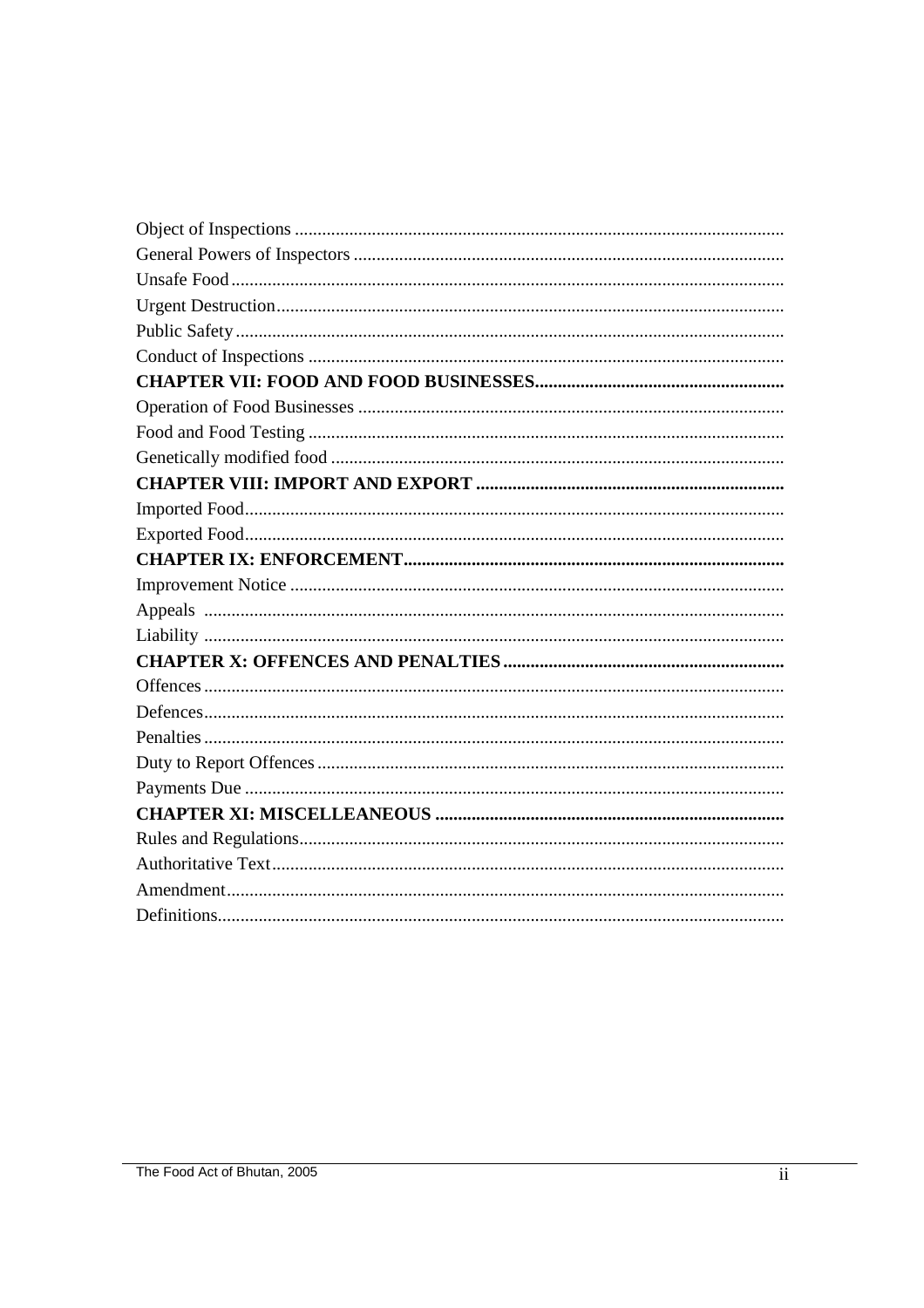## **PREAMBLE**

The purpose of this Act is to protect human health and to regulate and facilitate the import, export and trade of food in the Kingdom of Bhutan.

Be it enacted by the  $84<sup>th</sup>$  session of the National Assembly of Bhutan on the  $29<sup>th</sup>$ day of the 9<sup>th</sup> month of the Female Bird Year corresponding to the  $30<sup>th</sup>$  day of the  $11<sup>th</sup>$  month of the year 2005.

## **CHAPTER I**

## **PRELIMINARY**

#### **Title, commencement and extent**

- 1 (a) This Act shall be called "The Food Act of Bhutan, 2005".
	- (b) This Act shall come into force from the date to be notified by the Government in the official gazette, provided that different dates may be appointed for different provisions of this Act and any reference in any such provision to the commencement of this Act shall be construed as a reference to the coming into force of that provision.
	- (c) This Act shall extend to the whole of the Kingdom of Bhutan.

#### **Repeal**

2 This Act hereby repeals any provisions of any law, by-law, rule or regulation which is inconsistent with this Act

## **CHAPTER II**

### **GENERAL POWERS OF THE MINISTER**

#### **General Powers**

3 The Minister responsible for agriculture shall be the primary authority for the administration of this Act.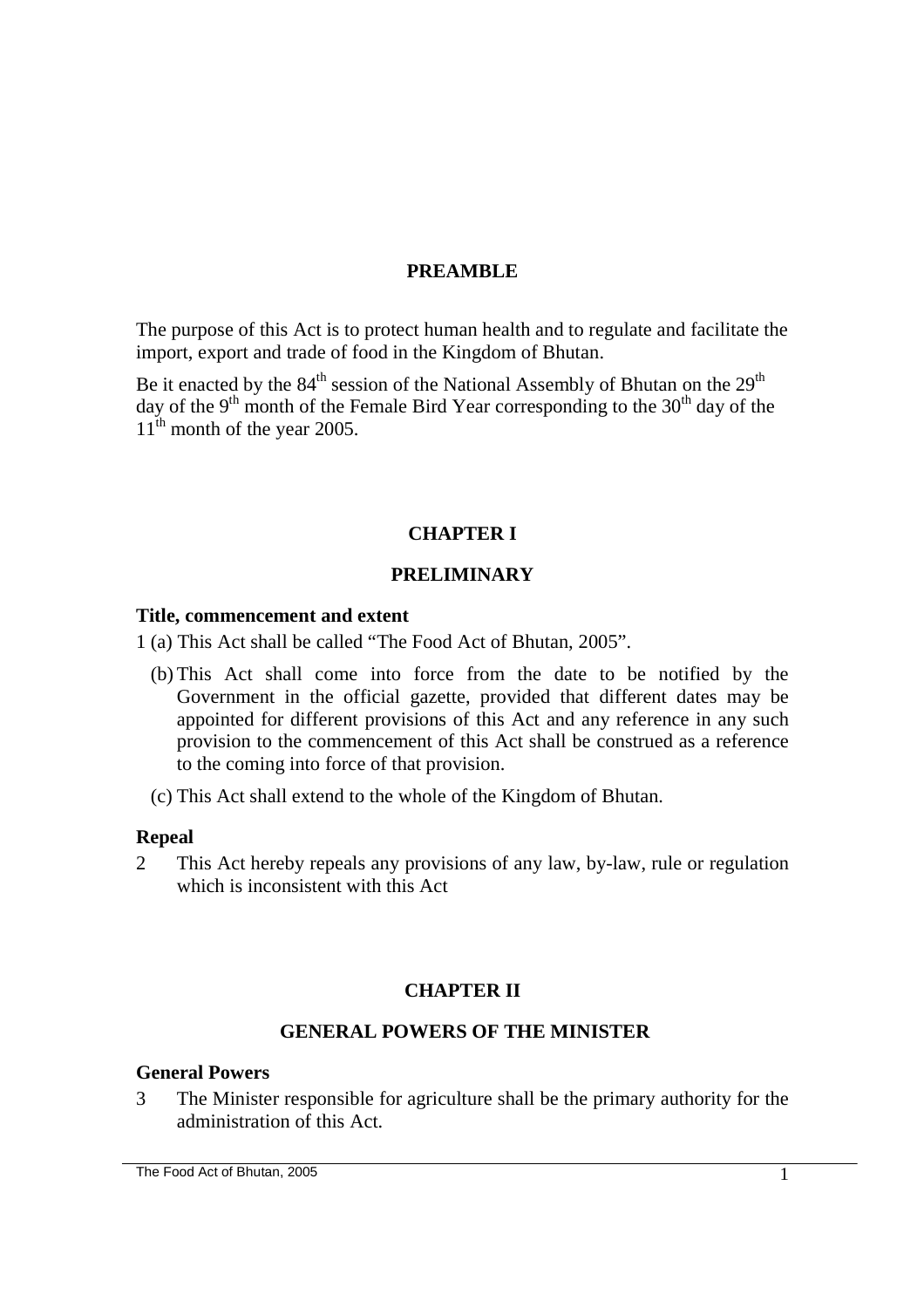- 4 The Minister may, after consultation with the Commission, authorise:
	- (a) any public officer, whether from the Ministry responsible for health, the Ministry responsible for trade, the Ministry responsible for customs or any other government office, to exercise or perform any power, duty or function under this Act;
	- (b) any local authority to enforce within its area of jurisdiction and through its duly authorised officers such provisions of this Act as the Minister may specify.
- 5 The Minister may, after consultation with the Commission, restrict any authority granted under section 4 to such sections as it may specify, and/or may impose any other conditions on the exercise of that authority.
- 6 The Minister, after consultation with the Commission and, where appropriate, in agreement with the Ministers concerned, shall outline the respective duties to be performed under this Act by the department responsible for regulatory services or any other unit within the Ministry, the Ministry responsible for health, the Ministry responsible for customs, the Bhutan Chamber of Commerce and Industry and local authorities, all of which shall cooperate with the Minister in carrying out official activities under this Act.
- 7 The Minister, after consultation with the Commission, may officially recognise institutions to conduct laboratory tests under this Act.
- 8 The fees and fines due under the provisions of this Act shall be collected as prescribed by rules and regulations.
- 9 The Minister shall designate within the "Bhutan Agriculture and Food Regulatory Authority" (BAFRA) a Codex Contact Point, which shall serve as the secretariat of the Commission and of the National Codex Committee.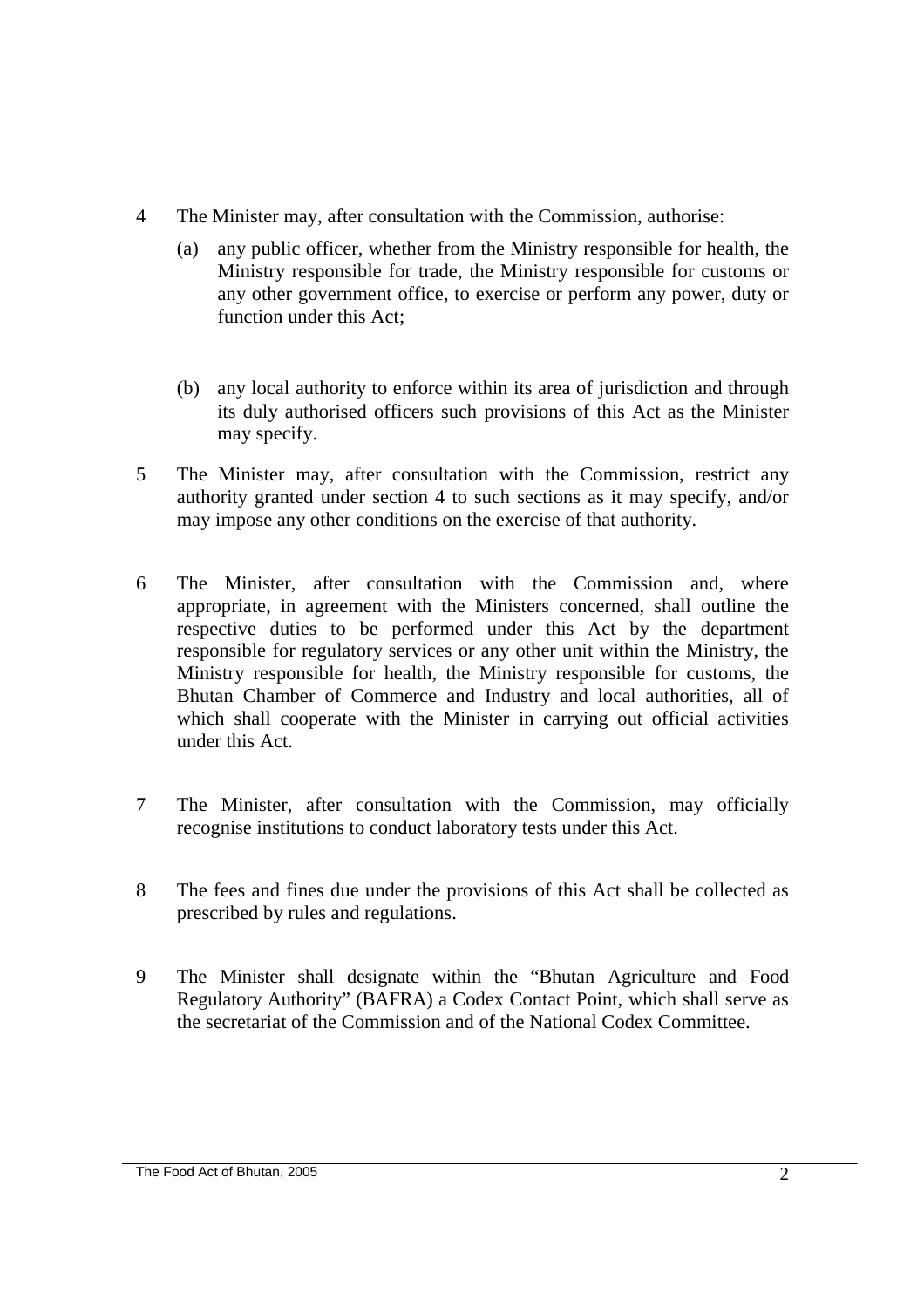## **CHAPTER III**

### **NATIONAL FOOD QUALITY AND SAFETY COMMISSION**

#### **Creation of the Commission**

- 10 There is hereby established a Commission, to be known as the National Food Quality and Safety Commission, which shall consist of the following members:
	- (a) the Minister responsible for agriculture, who shall serve as Chair;
	- (b) the director general, executive director or director of:
		- $(i)$  the "BAFRA" :
		- (ii) the department of Agriculture, Ministry of Agriculture;
		- (iii) the department of Livestock, Ministry of Agriculture;
		- (iv) the department responsible for public health within the Ministry responsible for health;
		- (v) one department within the Ministry responsible for trade and Industry;
		- (vi) one department within the Ministry responsible for home affairs;
		- (vii) the office responsible for legal affairs.
	- (c) the secretary general of the Bhutan Chamber of Commerce and Industry;
	- (d) one high-level representative from the national agency responsible for the environment;
	- (e) the Codex Contact Point, who shall serve as Secretary.
- 11 The Chair may remove a representative where the Commission has determined and recommended to the Chair that representation by that organization or unit is no longer essential to the functioning of the Commission.
- 12 The Chair may appoint any additional representative or representatives where the Commission has determined and recommended to the Chair that representation by such additional organization or unit is essential to the functioning of the Commission.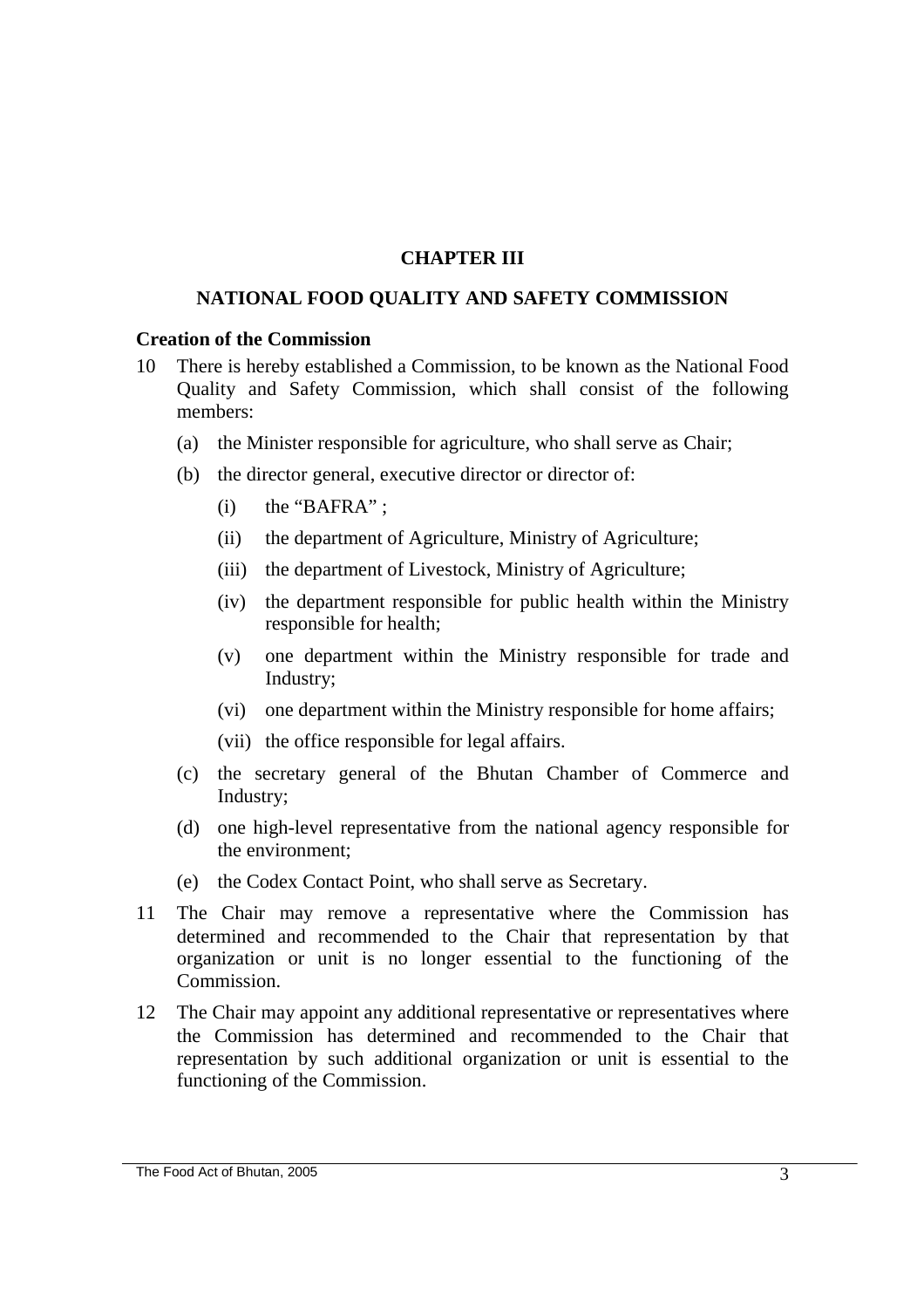- 13 All members of the Commission shall hold office unless and until removed by the Chair.
- 14 A member of the Commission may resign in writing to the Chair; a replacement shall be appointed within 20 days.

## **Functioning of the Commission**

- 15 The Commission may make provision for the scheduling and conduct of its meetings and the procedures to be followed at its meetings; it shall meet at least once a year, and as and when required.
- 16 The Commission may form such temporary committees or working groups, made up of Commission members, non-Commission members or both, as it deems fit, to analyse and report on such technical issues as it may assign to them.
- 17 Where the Commission so authorises, representatives of government organizations and agencies, as well as industry and consumer groups, may attend meetings of the Commission but may not vote.

## **Mandate of the Commission**

18 The Commission shall:

- (a) formulate policy to maximise industry development, protect consumers, foster trade and improve food control in the Kingdom, by proposing goals, strategies and structures, and by developing annual work plans and programmes for all relevant actors in the food control system;
- (b) on its own initiative, discuss any matter connected with the enhancement of food control in the Kingdom, with regard to production for the national market, import and export;
- (c) identify the borderlines of responsibility among the Commission and the Committee, and resolve any overlaps or gaps in responsibilities among these bodies;
- (d) make recommendations to the Minister on the activities of food inspectors, customs officials and staff of the other departments, ministries and organizations referred to in section 3.2, in order to ensure that there are no overlapping responsibilities or gaps in food control activities in the Kingdom;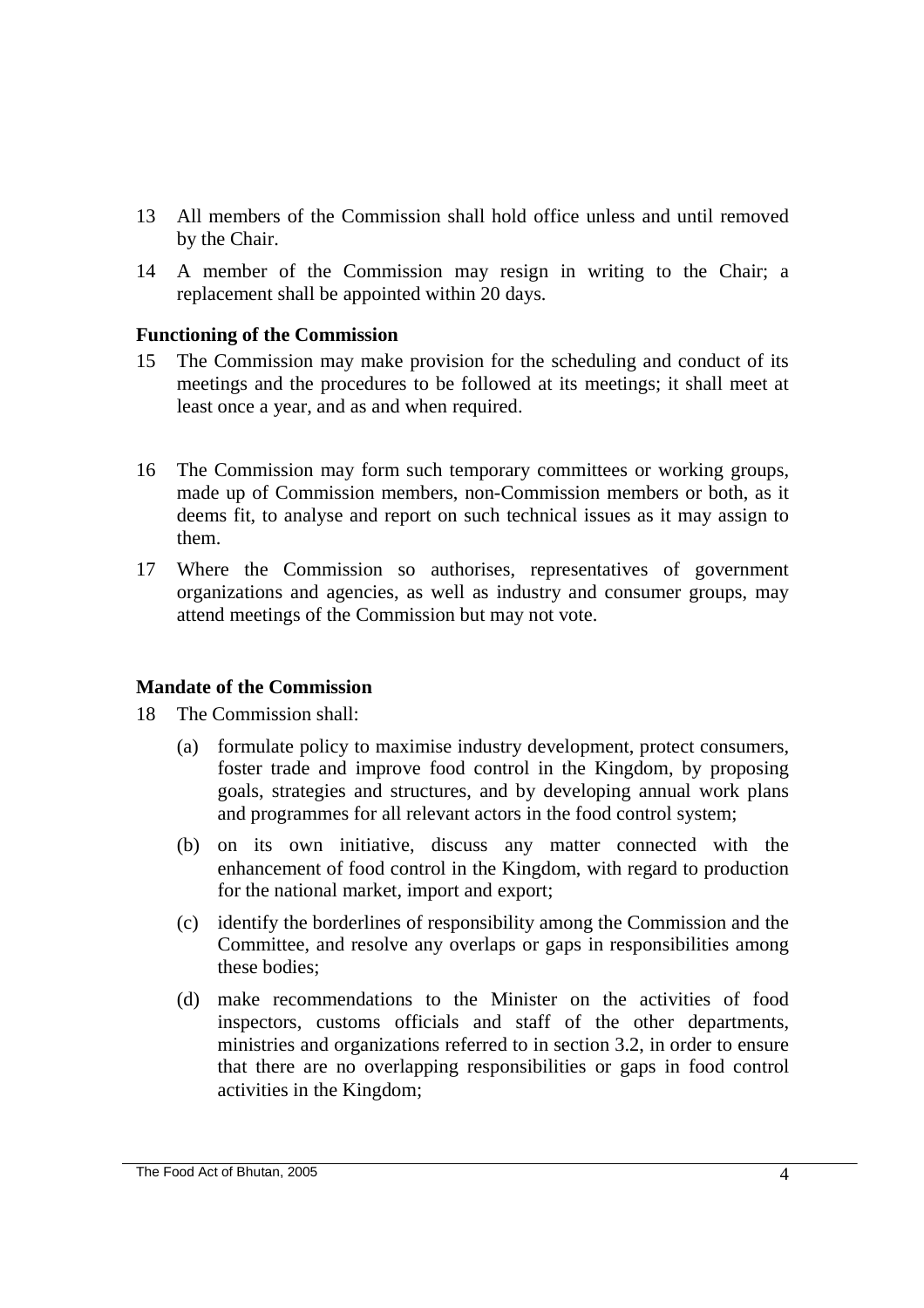- (e) in the case of a food emergency, identify the organizations or units responsible for taking action, specify the actions to be taken, coordinate a national response and keep records of any such food emergencies;
- (f) where food is seized under this Act on suspicion of being harmful to human health, provide advice to the BAFRA, upon request, regarding the appropriate action to be taken;
- (g) review and approve the work of the National Codex Committee regarding:
	- (i) the development and acceptance of national standards regarding food quality, food safety, ingredients, additives, adulterated food, weights and measures, laboratories and other technical issues;
	- (ii) the preparation of standards, rules and regulations, orders, and notices under this Act, as well as amendments thereto;
- (h) make recommendations to the Minister on the level of any fees and penalties to be assessed under this Act;
- (i) recommend educational activities to inform food businesses and the people of Bhutan of the importance of food safety and how they can improve the safety and quality of food in the Kingdom;
- (j) coordinate responses to the media with regard to all food control issues in Bhutan, and appoint a media spokesperson as necessary;
- (k) make a record of each of its meetings and make additional reports to the Minister as directed.
- 19 The Codex Contact Point, designated within BAFRA by the Minister, shall serve as the secretariat for the Commission, acting on its behalf in carrying out essential day-to-day tasks.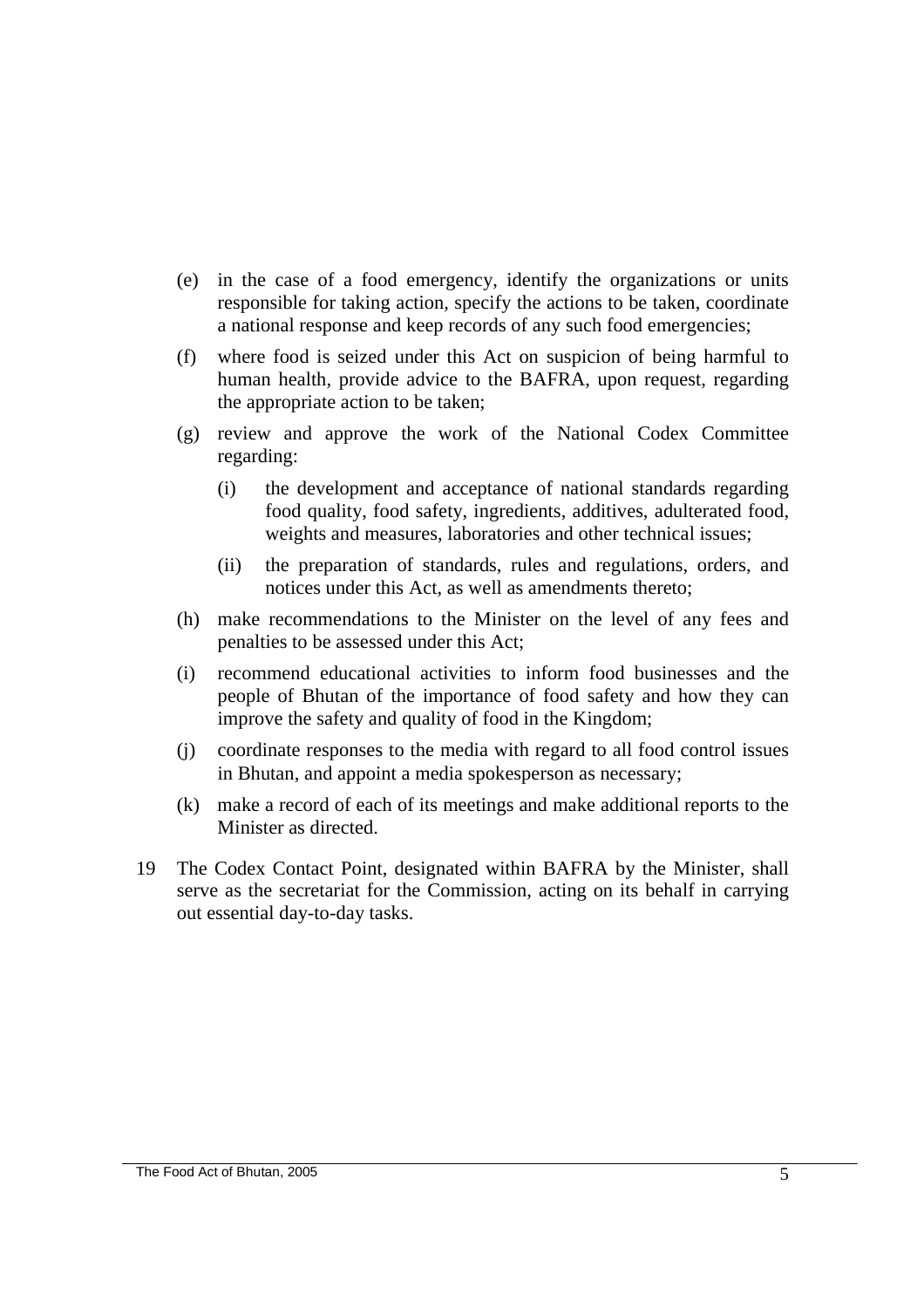### **CHAPTER IV**

### **THE "BHUTAN AGRICULTURE AND FOOD REGULATORY AUTHORITY" (BAFRA)**

#### **Mandate of the BAFRA**

- 20 Under the general authority and supervision of the Minister, the BAFRA shall have all the powers that are reasonably necessary or expedient to enable it to implement the provisions of this Act.
- 21 Without limiting the generality of the powers under section 7.1, the BAFRA shall exercise the following responsibilities under this Act:
	- (a) advise the Commission on all matters relating to the harvest, manufacture, import, export, treatment, packing, labelling, grading, storage, transport, handling and serving of food and all matters incidental thereto;
	- (b) Advise the Commission regarding the declaration of a foreign national authority as "recognised authority" under this Act;
	- (c) implement the food control policies and strategies laid down by the Commission, using its inspectorate and laboratory facilities;
	- (d) oversee the activities and training of food inspectors and analysts, including monitoring all inspection and analysis activities and keeping records;
	- (e) collect fixed penalties under this Act and keep detailed records regarding all warnings and penalties imposed, including whether the level of penalties is linked to the seriousness of the offence;
	- (f) resolve administrative appeals lodged against official decisions and actions taken under this Act;
	- (g) assist in the preparation and amendment of rules and regulations, orders and notices under this Act;
	- (h) recommend educational activities to inform food businesses and the people of Bhutan of the importance of food safety and how they can improve the safety and quality of food in the Kingdom;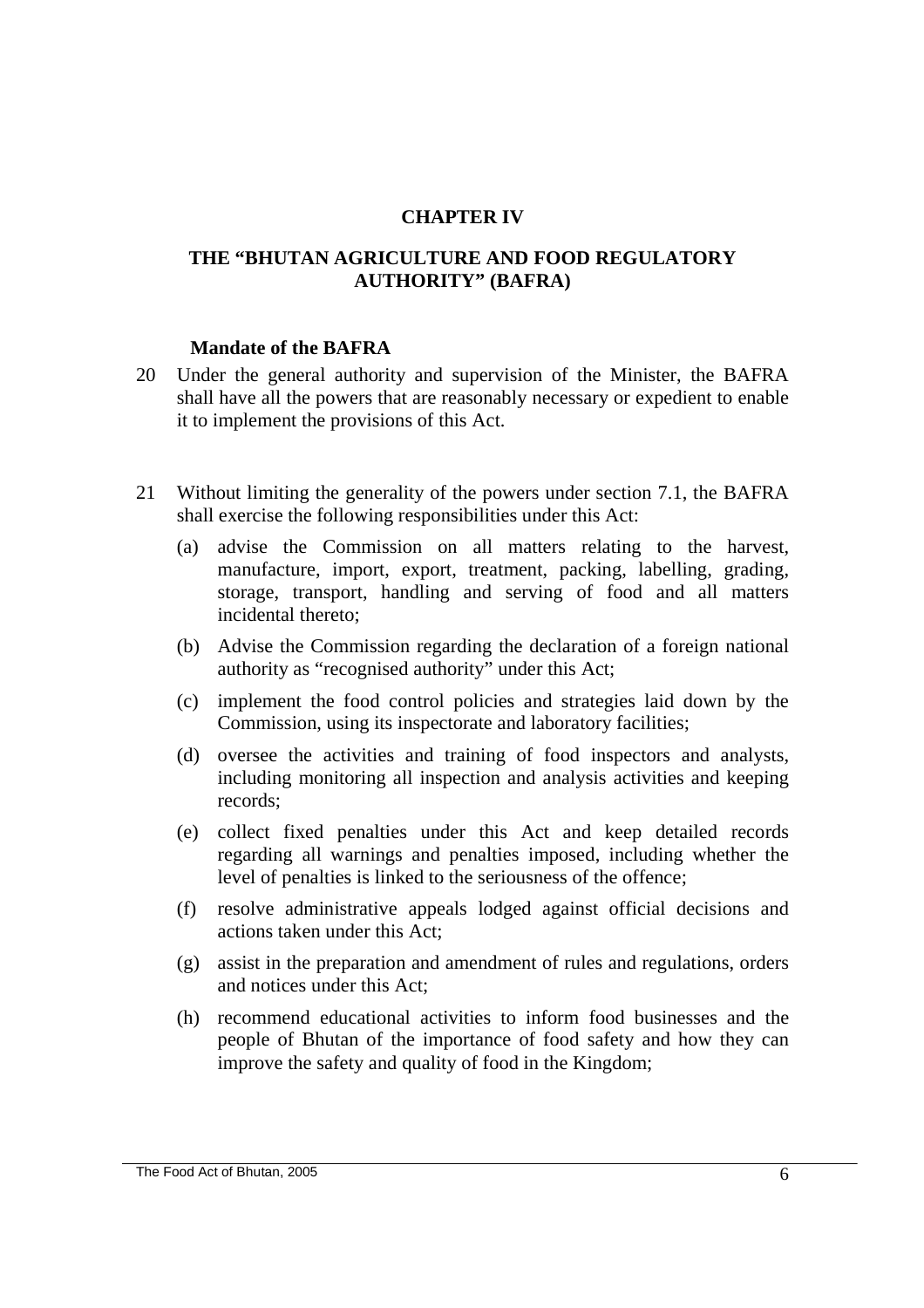- (i) on its own initiative, discuss any matter connected with the enhancement of food control in the Kingdom, with regard to production for the national market, import and export, and application of the general principles of food hygiene and the hazard analysis and critical control point system, and report in writing to the Minister on such deliberations;
- (j) make a record of each of its meetings and make additional reports to the Commission and/or the Minister upon request.

## **CHAPTER V**

## **NATIONAL CODEX COMMITTEE**

#### **Creation of the Committee**

- 22 There is hereby established a Committee, to be known as the National Codex Committee, which shall consist of the following qualified members appointed upon nomination of their respective agencies or organizations:
	- (a) the Secretary of the Ministry responsible for agriculture, who shall serve as Chair;
	- (b) one representative of BAFRA;
	- (c) one representative of the department of Agriculture, Ministry of Agriculture;
	- (d) one representative of the department of Livestock, Ministry of Agriculture;
	- (e) one representatives of the Ministry responsible for public health;
	- (f) one representative of the Ministry responsible for trade and industry;
	- (g) one representative of the department responsible for urban affairs;
	- (h) one representative of the Bhutan Chamber of Commerce and Industry;
	- (i) the Codex Contact Point, who shall act as secretary of the Committee..
- 23 The Chair may remove a representative where the Committee has determined and recommended to the Chair that representation by that organization or unit is no longer essential to the functioning of the Committee.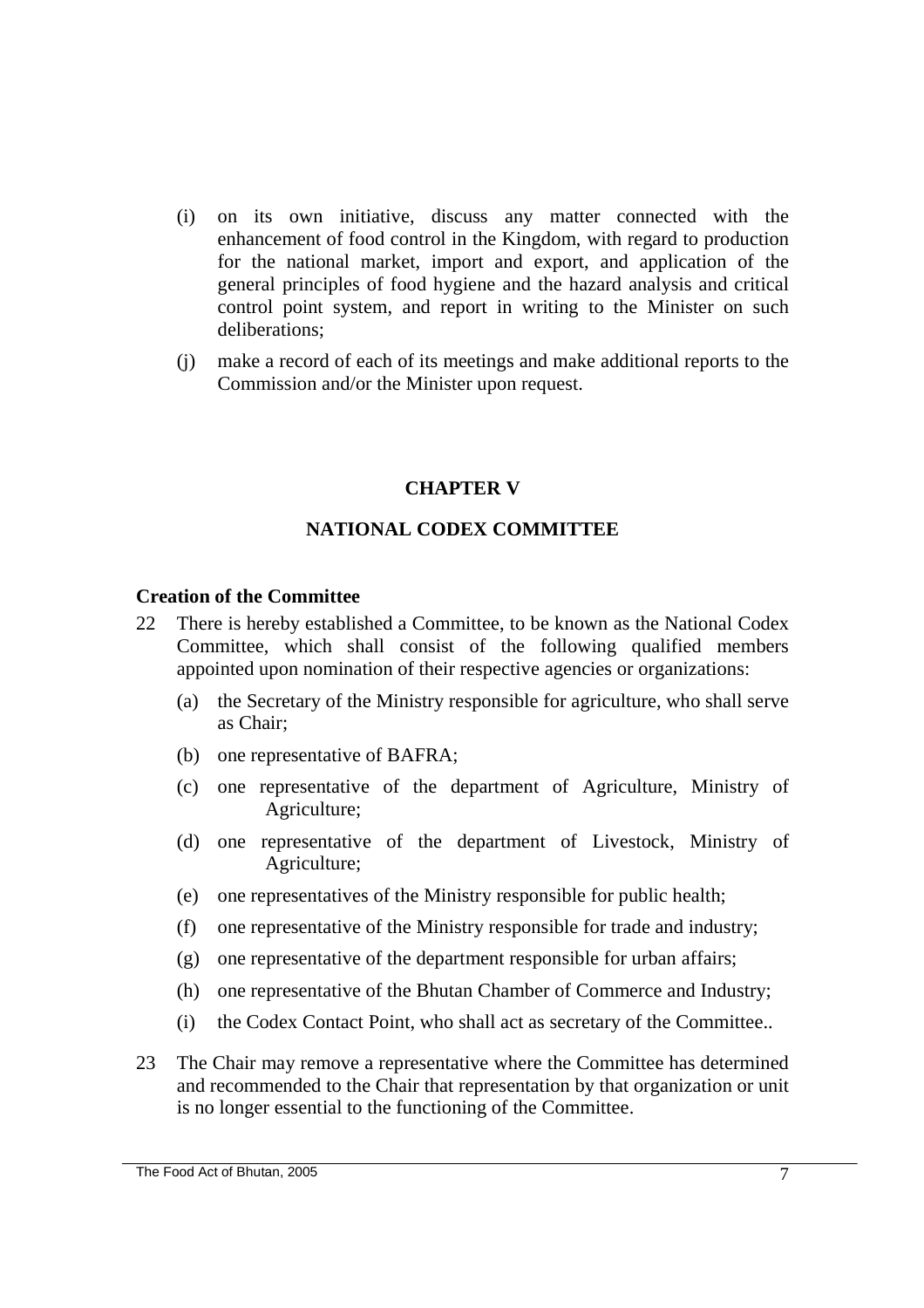- 24 The Chair may appoint any additional representative or representatives where the Committee has determined and recommended to the Chair that representation by such additional organization or unit is essential to the functioning of the Committee.
- 25 Each member of the Committee shall, unless earlier removed by the Chair of the Committee, hold office for a period of three years from the date of appointment, and, upon the expiry of that period, shall be eligible for reappointment.
- 26 Members of the Committee may resign in writing to the Chair; a replacement shall be appointed within 20 days.

## **Functioning of the Committee**

- 27 The Committee may make provision for the scheduling and conduct of its meetings and the procedures to be followed at its meetings; it shall meet at least two times per year, and as and when required.
- 28 The Committee may form such temporary sub-committees, made up of Committee members, non-Committee members or both, as it deems fit, to provide advice of a technical nature to the Committee, the Commission and/or the Minister.
- 29 Any member who cannot attend the meeting of the Committee may designate an alternate, who shall attend in that member's stead and who may exercise all the responsibilities of such member, including voting.
- 30 Where the Committee so authorises, representatives of governmental organizations and agencies, as well as industry and consumer groups, may attend meetings of the Committee but may not vote.

## **Mandate of the Committee**

- 31 The Committee shall:
	- (a) serve as the main contact point for Codex and other food control matters within the Kingdom, studying Codex documents and collecting and analysing all relevant information in order to formulate advice to the government;
	- (b) act as liaison with the food industry, consumers, traders and all other concerned persons and organizations, distributing information received from the Codex Alimentarius Commission Secretariat and facilitating wide consultation in order to ensure that the government is provided with an appropriate balance of policy and technical advice on which to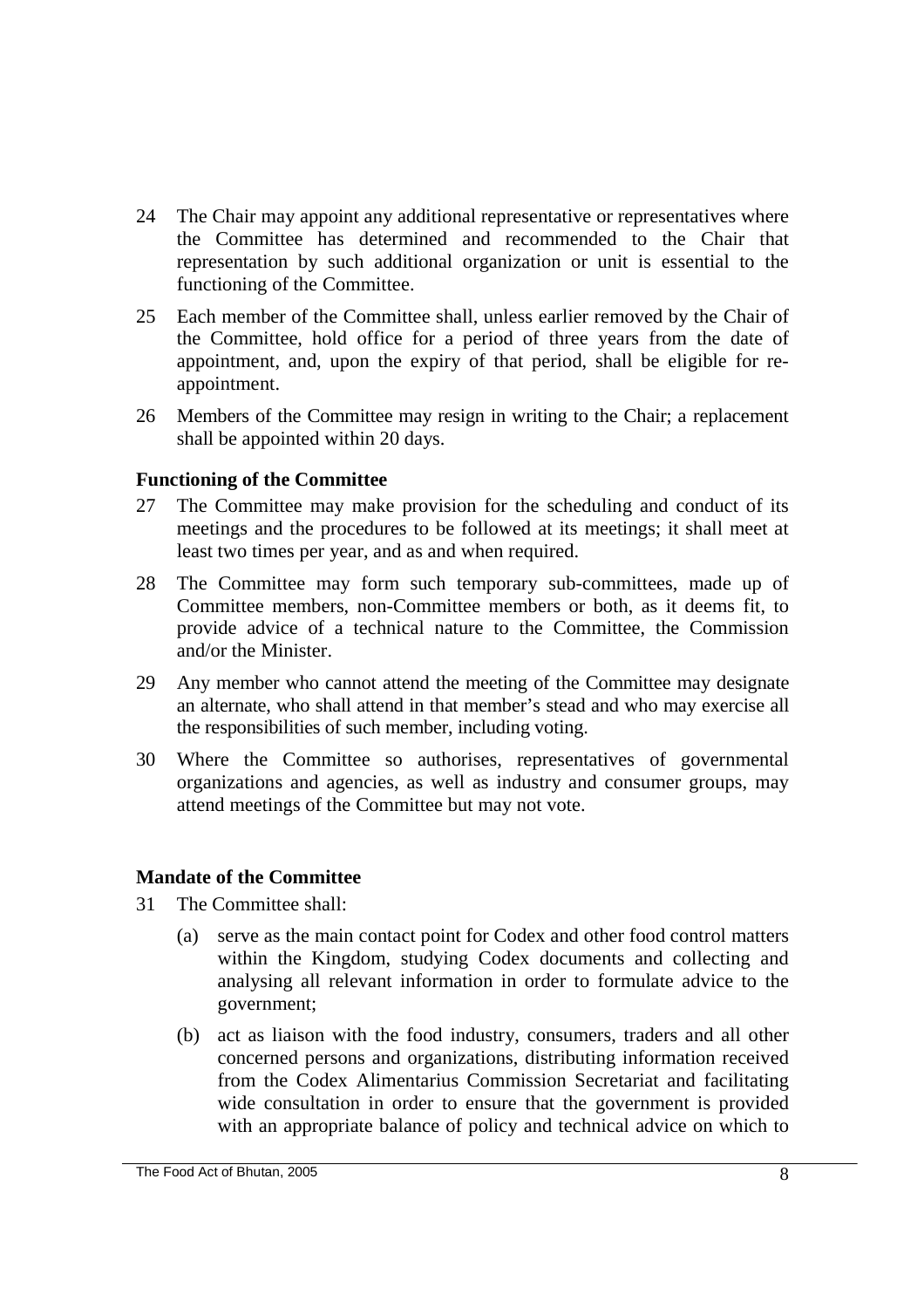base decisions relating to the acceptance of Codex standards and all other food control matters in the Kingdom;

- (c) coordinate responses to Codex questionnaires and other requests for information, and cooperate with the Codex Alimentarius Commission Secretariat in nominating delegates to attend regional or international meetings;
- (d) draft standards, rules and regulations, orders, and notices under this Act, as well as amendments thereto, and make proposals to the Commission regarding any necessary legislative changes;
- (e) review international and regional food standards, collect and analyse data for elaborating national food standards and establish standards for food of all types in the Kingdom, ensuring that such standards are practicable in the local environment;
- (f) cooperate with other local and foreign organizations whose tasks concern food standards;
- (g) make a record of each of its meetings and make additional reports to the Commission and/or the Minister as directed.
- 32 The Committee may form such temporary committees or working groups, made up of Committee members, non-Committee members or both, as it deems fit, to analyse and report on such technical issues as it may assign to them.

## **CHAPTER VI**

#### **FOOD INSPECTORS AND ANALYSTS**

### **Responsibility for Inspection Services**

33 The BAFRA shall exercise all responsibility for and oversight of food inspection activities carried out in Bhutan.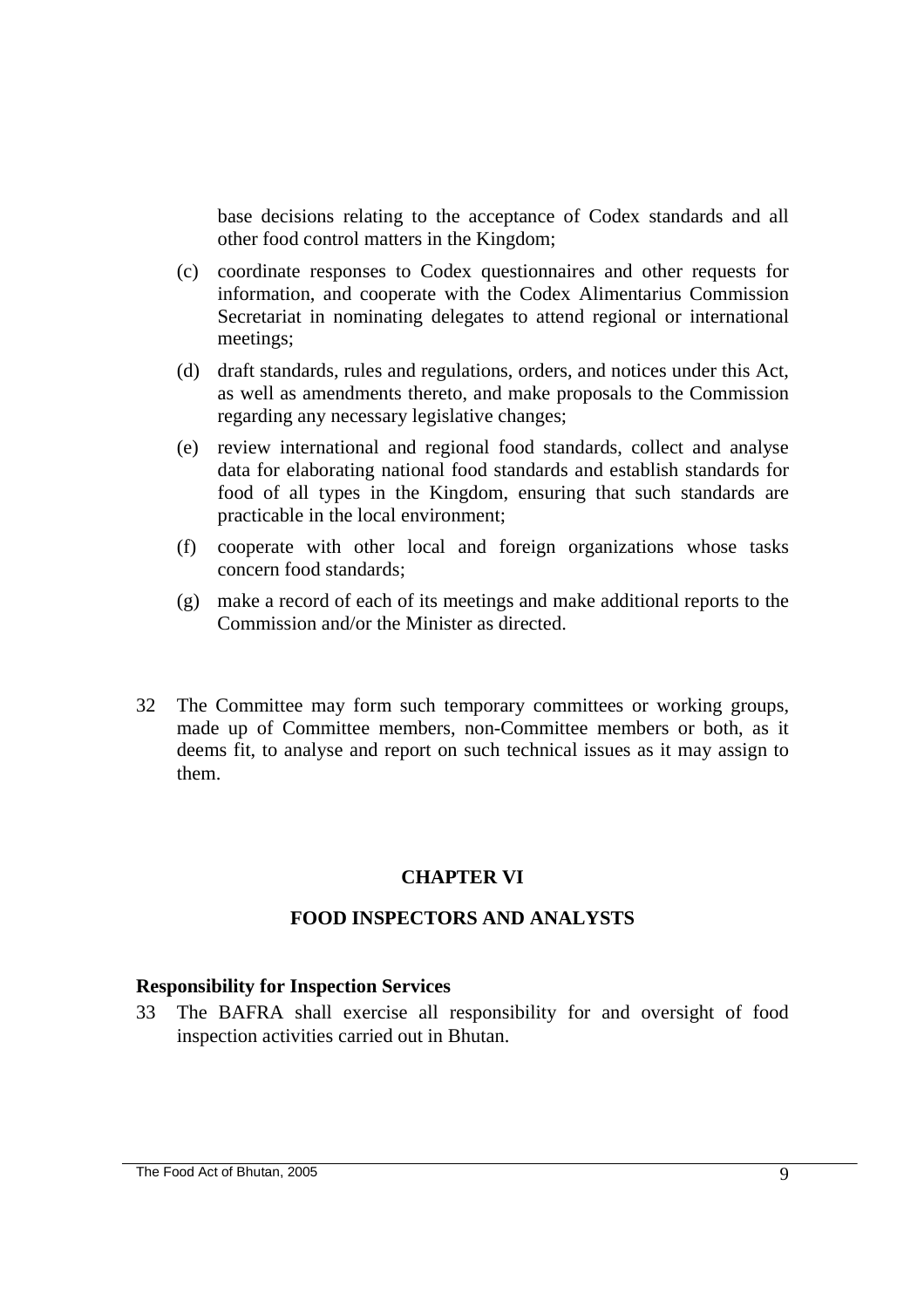## **Appointment of Inspectors and Analysts**

- 34 The Minister shall appoint, designate or authorise such qualified persons as it deems fit as food inspectors who shall be vested with the powers, duties and functions of food inspectors under this Act.
- 35 The Minister shall appoint, designate or authorise such qualified persons as it deems fit as analysts who shall be vested with the powers, duties and functions of analysts under this Act. The Minister shall also designate the approved laboratories for the purpose of this Act.
- 36 Each person appointed, designated or authorised under section 12.1 or section 12.2 shall be provided with an identification card signed by or on behalf of the Minister, certifying that such person has been designated a food inspector or analyst, as the case may be, under this Act.

## **Object of Inspections**

- 37 Inspections carried out under this Act shall have as their object:
	- (a) the hygiene of food businesses and their surroundings and installations, as well as means of transport, equipment and materials;
	- (b) food, ingredients, additives, disinfectants or any substances or processes used in food manufacturing, food handling or food preservation;
	- (c) the health and hygiene status of personnel employed at food businesses, as well as their knowledge of and training in good handling practices and hygiene control in food businesses;
	- (d) packaging materials as well as the methods and processes of packing;
	- (e) cleaning, disinfection and maintenance carried out at food businesses, including the state of storage facilities and the maintenance level of equipment;
	- (f) labelling.
- 38 Inspections carried out under this Act shall have as their purpose:
	- (a) enforcement, with inspectors responsible for seeking out violations of this Act;
	- (b) auditing, with inspectors monitoring the controls in place and carried out by food businesses;
	- (c) education, training and sensitisation of owners and persons in charge of food businesses, as well as employees of such food businesses;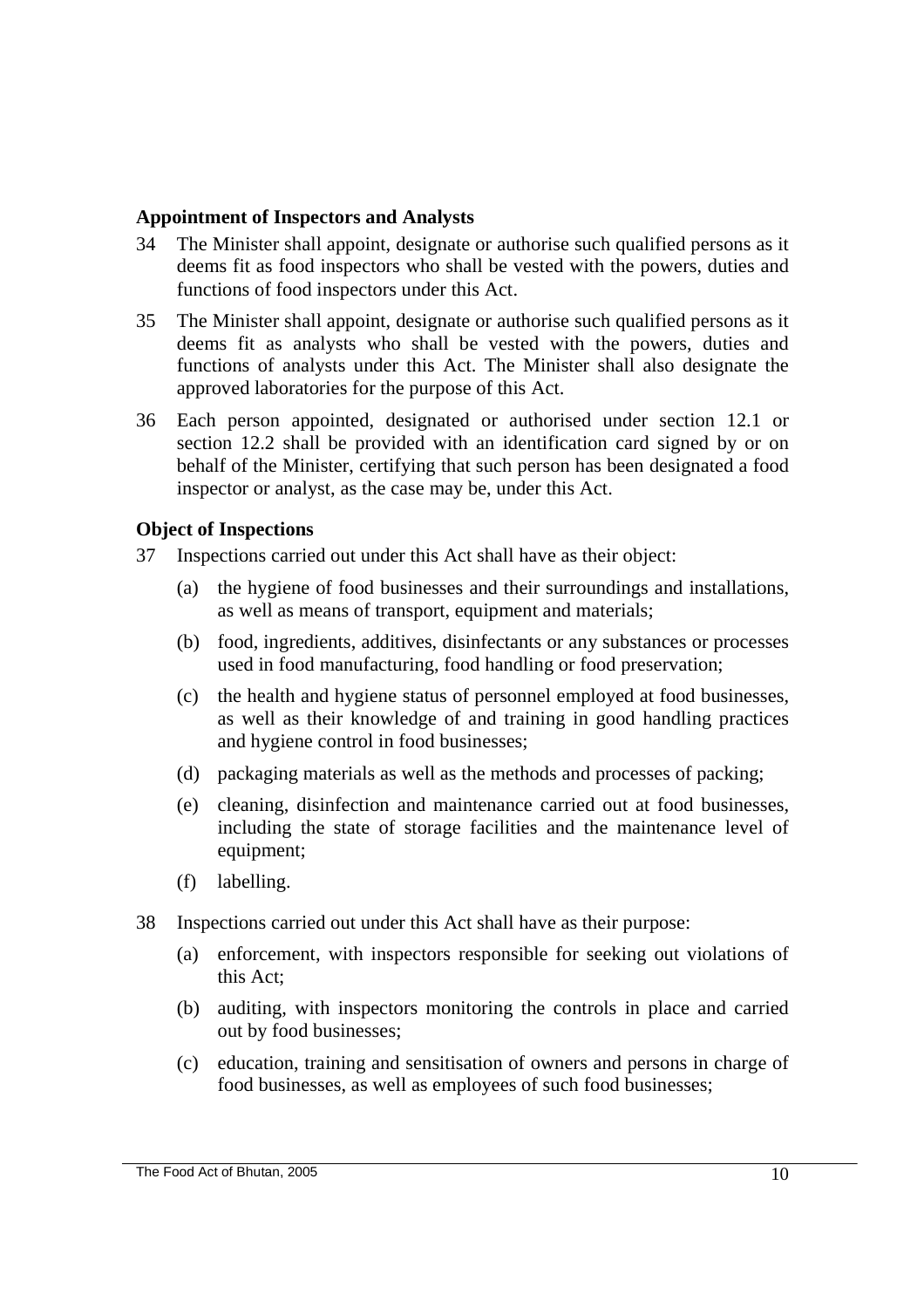(d) the provision of assistance to owners and persons in charge of food businesses in implementing and improving controls on their own operations.

### **General Powers of Inspectors**

- 39 A food inspector may at any reasonable time enter any food business or other premises
	- (a) inspect or search any part of such premises, and examine any food, appliance, product, material, object or substance which is being or is suspected of being used or destined for use in connection with the harvest, manufacture, import, export, treatment, packing, labelling, grading, storage, transport, handling or serving of food;
	- (b) demand any information regarding any food, appliance, product, material, object or substance at such premises, from the owner or person in charge;
	- (c) weigh, count, measure, mark, seal, open and remove samples of any food, material, object or substance at such premises, or lock, secure, seal or close any door or opening giving access to them;
	- (d) examine or make copies of, or take extracts from, any book, statement or other document found at such premises which refers to or is suspected to refer to any food, appliance, product, material, object or substance referred to in section 39(a);
	- (e) demand from the owner or any person in charge an explanation of any entry in any book, statement or other document at that premises;
	- (f) inspect and demand from the owner or person in charge information regarding any operation or process used in such premises;
	- (g) read any values recorded by measuring instruments installed at the premises;
	- (h) make controls with his or her own instruments;
	- (i) take photographs;
	- (j) seize any food, appliance, product, material, object, substance, book, statement or document which appears to provide proof of a contravention of any provision of this Act, providing a signed receipt which shall be countersigned immediately by the owner or person in charge of such premises or object.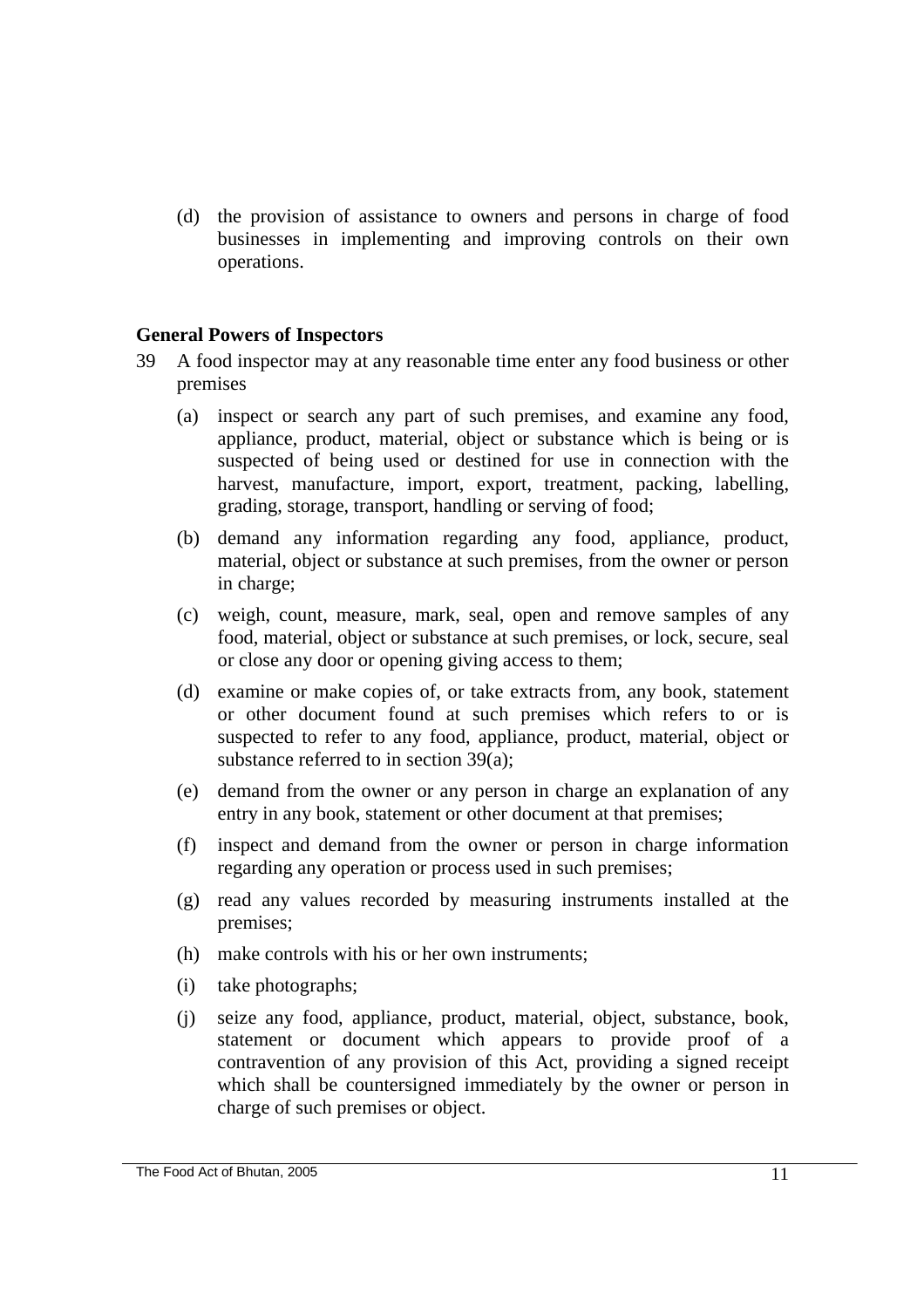- 40 A food inspector may stop and search any vehicle in which any food is being or is suspected of being treated, packed, stored, transported, handled or served or in which any other operation or activity in connection with food is being or is suspected of being carried out.
- 41 A food inspector may stop and search any person whom he or she suspects of committing an offence under this Act. Where a person refuses to be searched, such person may be detained for the conduct of search. The person so detained shall be handed over to the Royal Bhutan Police with a statement in writing of the grounds for such detention.

## **Unsafe Food**

- 42 Where it appears that any food discovered in a food business, premises or vehicle or in the possession of any person is unfit for human consumption or is likely to cause harm or danger to human health, a food inspector shall:
	- (a) seize, mark and seal such food, issuing a notice to the owner or person in charge of the food that the food or any specified portion of it is temporarily not to be sold, removed, manipulated, tampered with or otherwise altered, without authority or without being under the supervision of the food inspector; and/or
	- (b) issue a written notice temporarily ordering the food removed to some specified place.
- 43 Any food seized under section 39 and 42 may be sent for analysis to a laboratory authorised under section 7, in accordance with the procedures prescribed by rules and regulations.
- 44 Analysts receiving any items under section 39 and 43 shall follow the prescribed procedures for marking and maintaining the items seized.
- 45 As soon as is reasonably practicable, a food inspector taking any action under section 42 shall review the situation to determine whether the circumstances which caused the notice to be issued no longer exist, and:
	- (a) if the food inspector is so satisfied, he or she shall withdraw the notice, and where appropriate, allow the release of any items from the place where they are stored;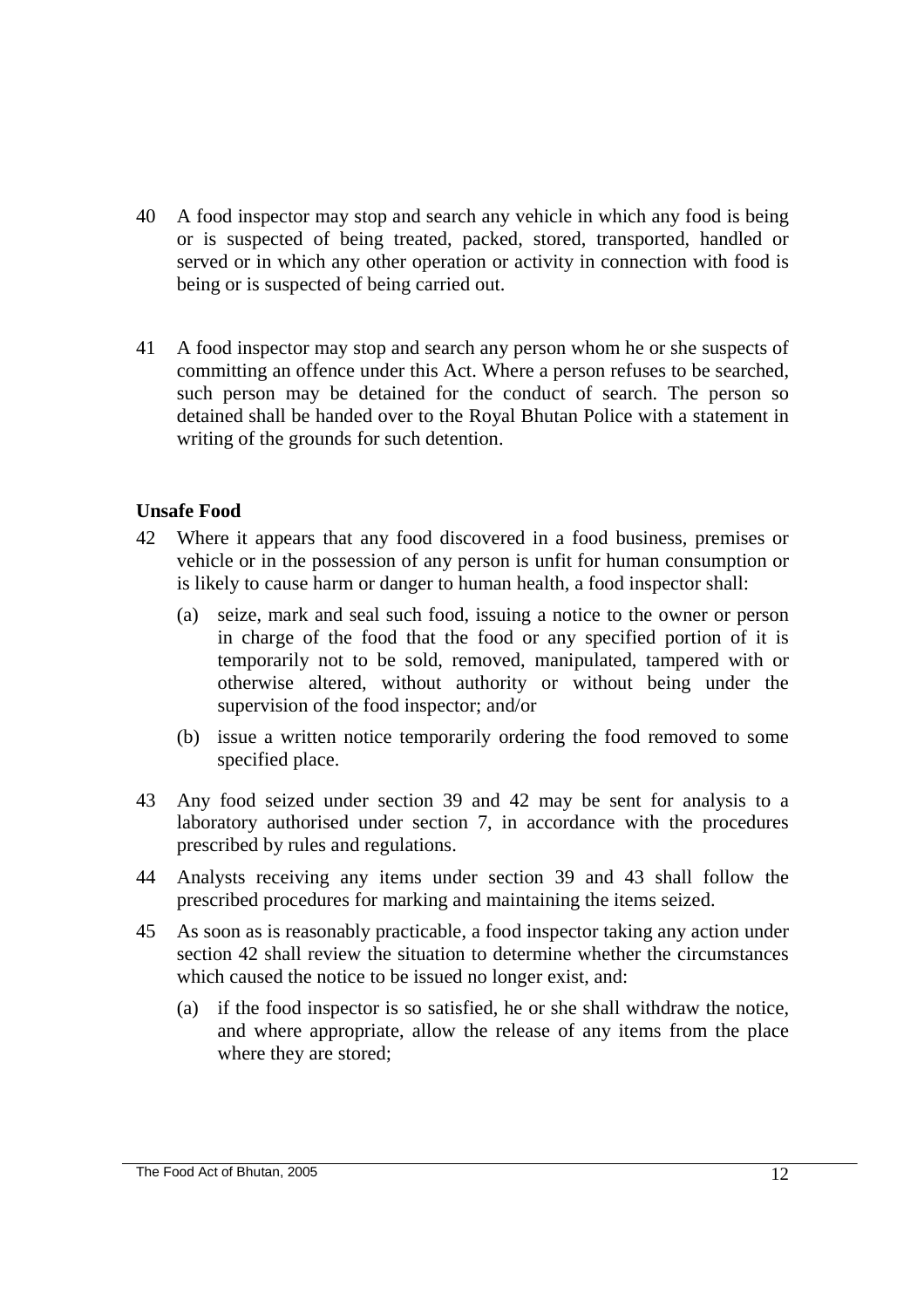(b) if the food inspector is not so satisfied, he or she may refer the matter to the BAFRA, which may consult with the Commission as necessary, and which may order that any food referred to under section 42 be destroyed or disposed of under the supervision of a food inspector.

## **Urgent Destruction**

- 46 Notwithstanding section 45, where there is a clear and present danger for human health or the environment, a food inspector may immediately destroy or order the destruction of unsafe food.
- 47 Where food is destroyed or ordered to be destroyed under section 46, the food inspector must submit a sample of the food to an authorised laboratory in accordance with the procedure prescribed by rules and regulation.

## **Public Safety**

- 48 Where any action is taken under section 42, 45(b) or 46 because of a threat to human health, the food inspector shall immediately notify the BAFRA. The Minister shall take all measures necessary to ensure public safety and the protection of consumers, such as instructions to relevant agencies or units, public warnings, recall orders, marketing restrictions, marketing bans or other appropriate measures.
- 49 To facilitate reaction and response in the case of a threat to human health, the Minister, after consultation with the Commission, may establish standing instructions, guidelines and procedures assigning responsibility for certain actions to specific government units.

## **Conduct of Inspections**

- 50 A food inspector shall exhibit the identification card by virtue of which he or she is authorised as a food inspector:
	- (a) before carrying out any inspection under section 39, 40 or 41; and
	- (b) on demand by any person affected by the exercise or performance of any power, duty or function of such food inspector under this Act.
- 51 A food inspector carrying out an inspection under section 39, 40 or 41may request the presence of such other food inspectors or law enforcement personnel as the food inspector considers necessary.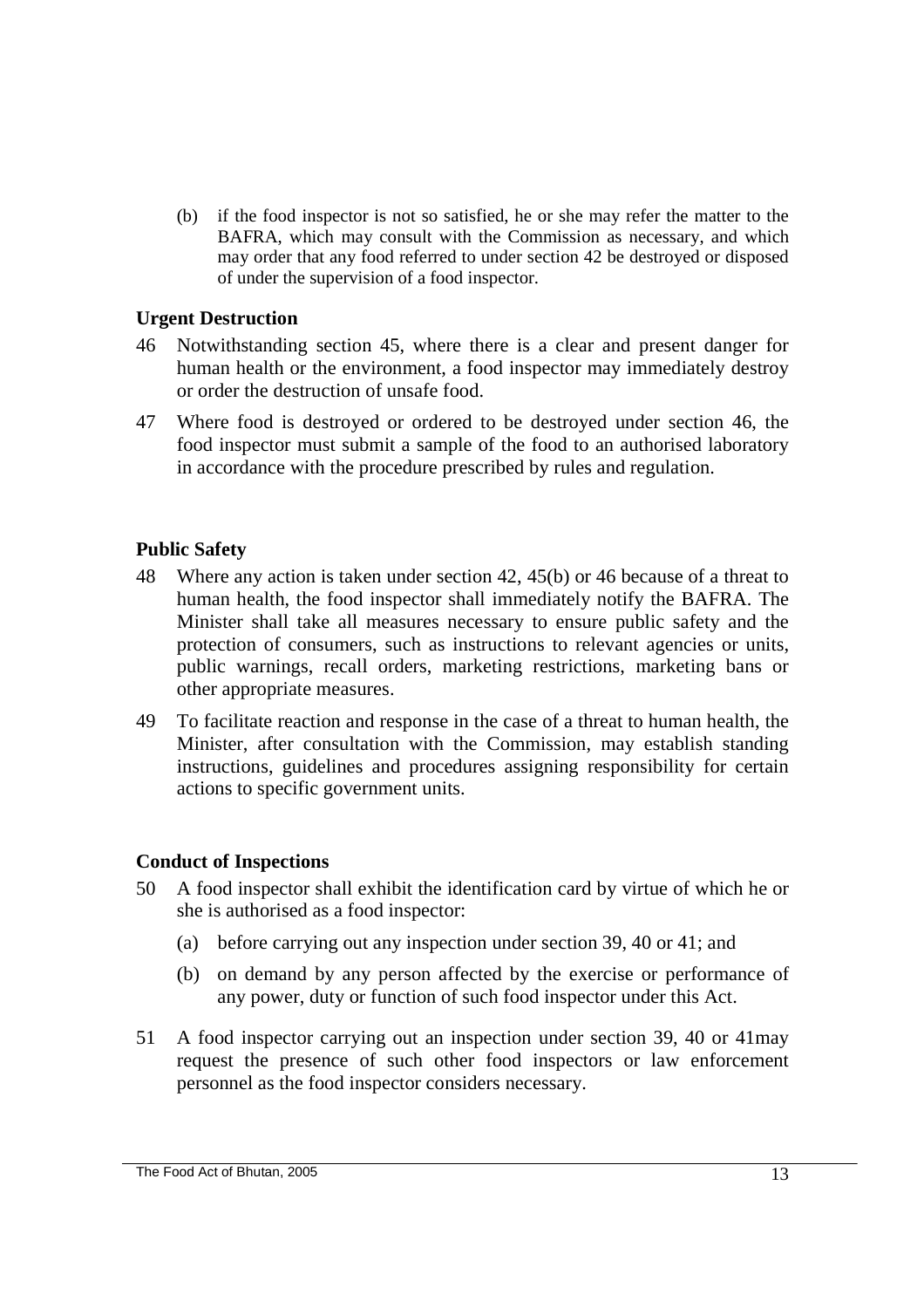- 52 During an inspection under section 39 or 40, the owner or other person in charge of the food business or vehicle:
	- (a) may accompany the food inspector;
	- (b) shall supply any information or documents requested by the food inspector relevant to any inspection object outlined in section 37;
	- (c) shall permit the taking of samples and evidence such as photographs.

## **CHAPTER VII**

## **FOOD AND FOOD BUSINESSES**

## **Operation of Food Businesses**

- 53 All food businesses in Bhutan are subject to standards established by the Minister, after consultation with the Commission, concerning their construction and operation.
- 54 In granting a licence to operate a business in Bhutan, the Minister responsible for trade shall, in addition to its own requirements, apply and impose any additional standards and conditions established by the Minister after consultation with the Commission.
- 55 Any owner or person in charge of a food business shall ensure that all employees meet the standards for health and safety established by the Minister after consultation with the Commission.
- 56 Any person preparing, handling or serving food in the Kingdom is subject to a medical examination at intervals to be set by the Minister, after consultation with the Commission, to ensure that the person is not suffering from a disease or condition which may render that person liable to contaminate food.

## **Food and Food Testing**

57 All food sold in Bhutan shall meet the prescribed standards for quality and safety established by the Minister after consultation with the Commission.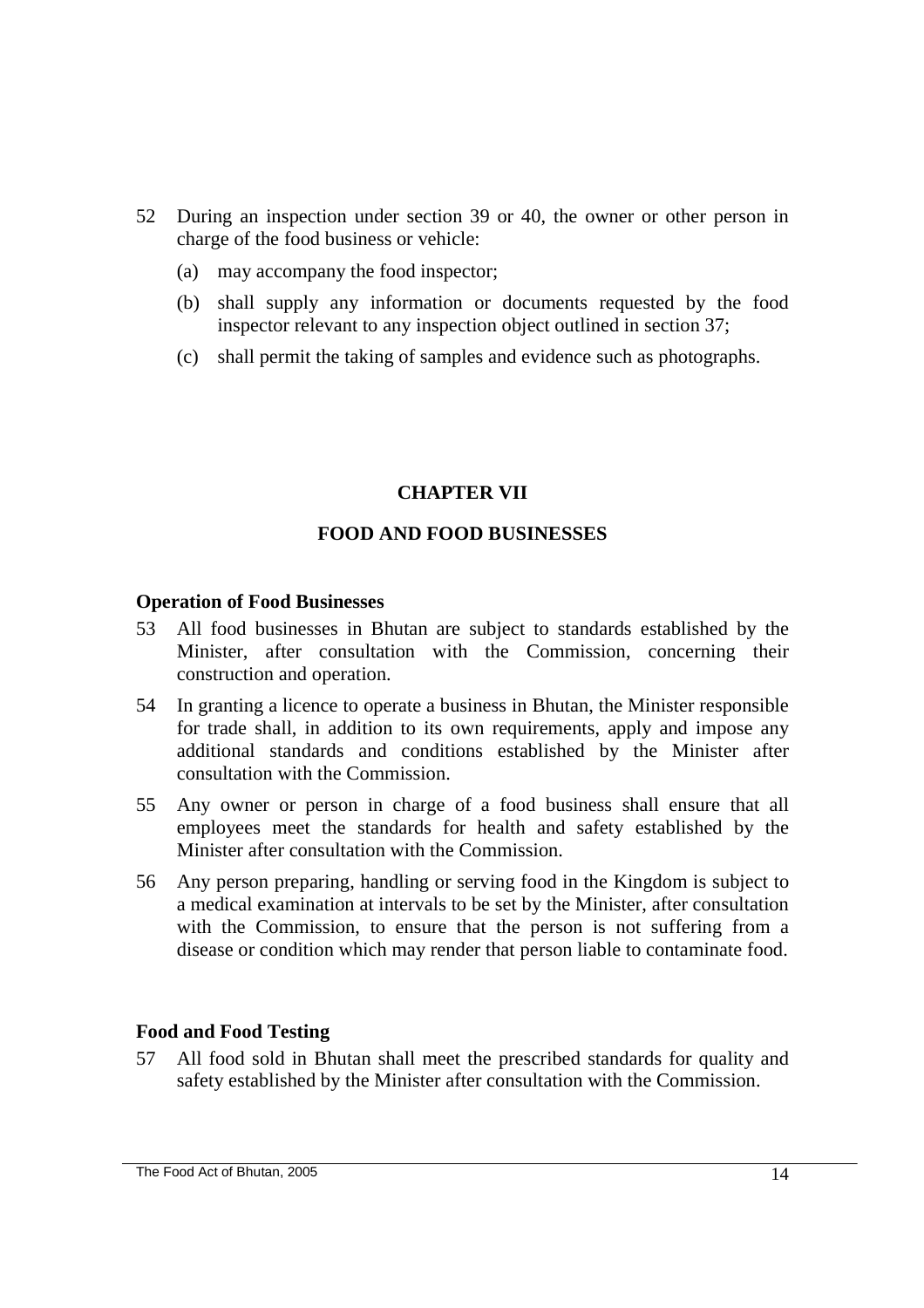58 Any owner or person in charge of a food business from which food is submitted for analysis to an approved laboratory under section 43 may be subject to such fees for that analysis as the Minister may establish after consultation with the Commission.

### **Genetically modified food**

- 59 The Minister after consultation with the National Food Quality and Safety Commission shall regulate food business pertaining to genetically modified food.
- 60 For the purpose of Section 59 the rules and regulations may define genetically modified organism and genetically modified food*.*

## **CHAPTER VIII**

## **IMPORT AND EXPORT**

### **Imported Food**

- 61 The Minister, after consultation with the Commission, may establish requirements for the obtaining of prior permission before food may be imported into Bhutan.
- 62 All food imported into Bhutan must be certified by the recognised authority in the exporting country, and must meet the applicable standards for that particular food established in Bhutan.
- 63 The containers, packaging material, labelling and ingredients of food imported into Bhutan are subject to inspection by a food inspector, and fees for such inspection may be levied as established by the Minister after consultation with the Commission.
- 64 Food may only be imported into Bhutan at an officially designated border point.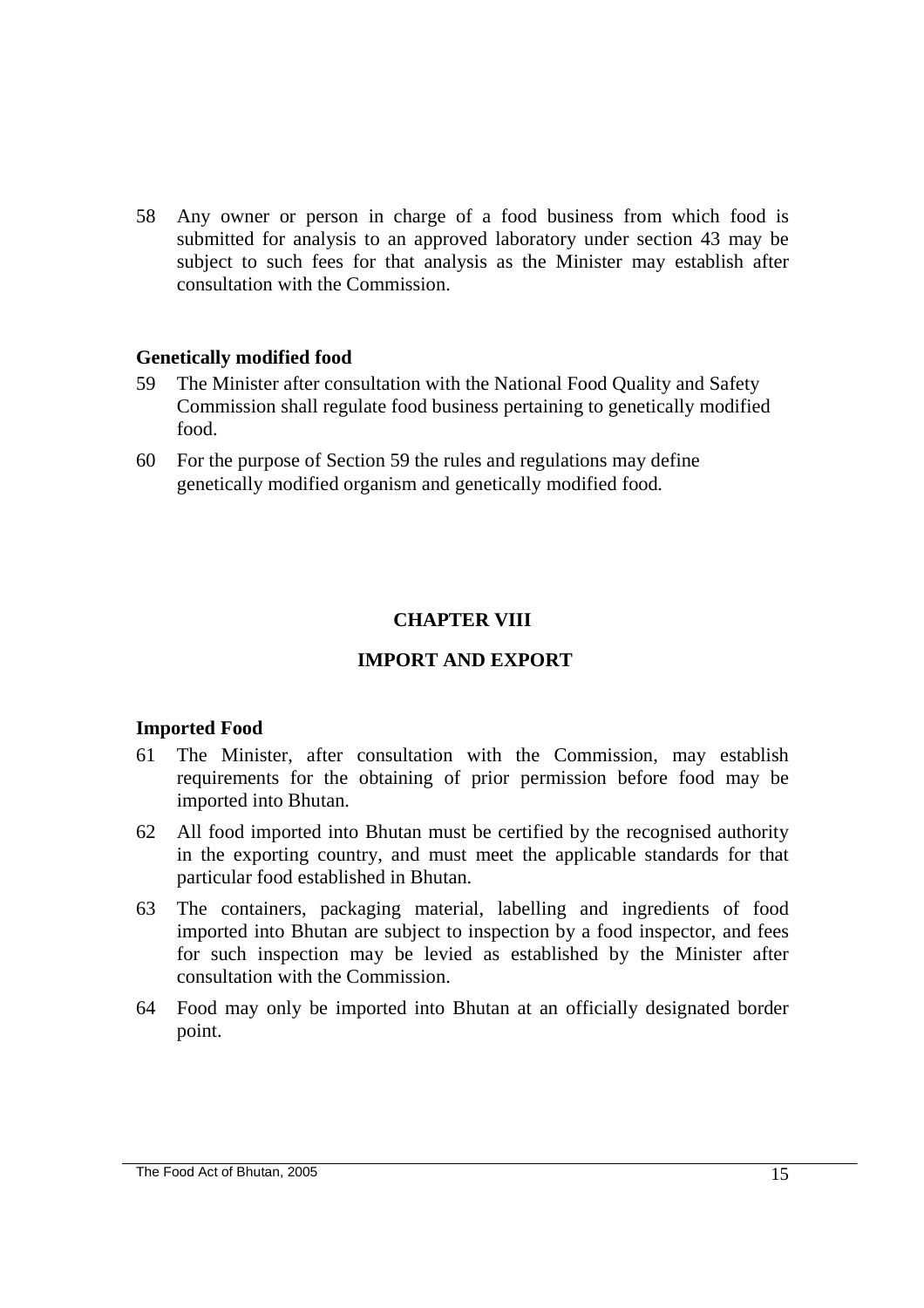## **Exported Food**

- 65 The containers, packaging material, labelling and ingredients of food exported from Bhutan are subject to inspection by a food inspector, and fees for such inspection may be levied as established by the Minister after consultation with the Commission.
- 66 Exporters wishing to export food from Bhutan shall inform the BAFRA of any inspection, analysis or documentation required by the relevant importing country or countries, and any such inspection, analysis or documentation may be subject to such fees as the Minister may establish after consultation with the Commission.
- 67 Food may only be exported from Bhutan at an officially designated border point.

## **CHAPTER IX**

## **ENFORCEMENT**

### **Improvement Notice**

- 68 If a food inspector has reasonable grounds for believing that an owner or person in charge of a food business is failing to comply with this Act, he or she may serve an improvement notice on that owner or person in charge:
	- (a) stating the food inspector's grounds for believing that the owner or person in charge of the food business is failing to comply with the Act;
	- (b) specifying the measures which the owner or person in charge must take in order to remedy the failures referred to in paragraph 68(a); and
	- (c) requiring the owner or person in charge to take those measures, or measures which are at least equivalent to them, within such period as may be specified in the notice.

### **Appeals**

69 Any person aggrieved by a decision or action of a food inspector under this Act may appeal to the BAFRA in writing, in the manner established by the rules and regulation.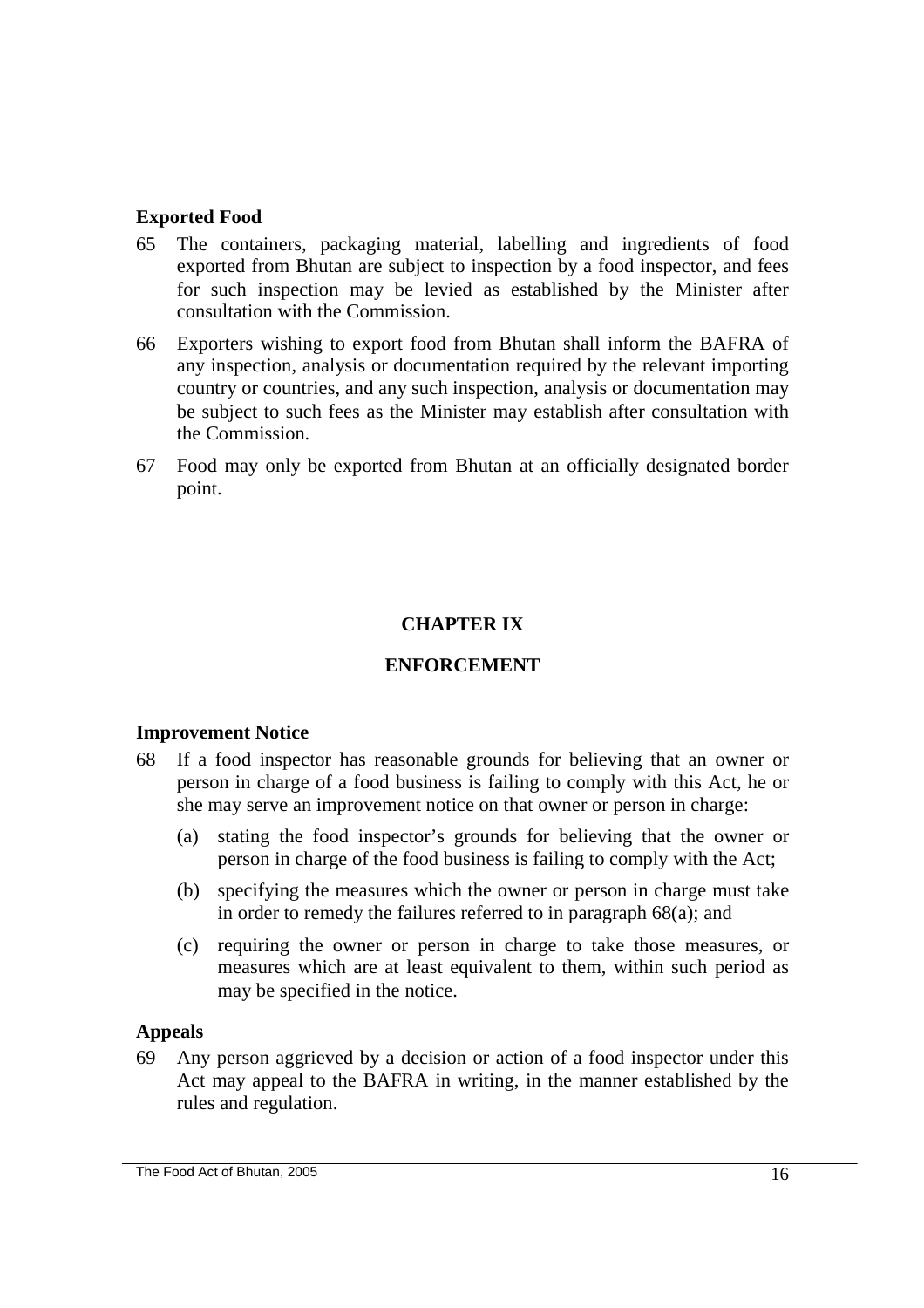70 Any person not satisfied with a decision of the BAFRA under section 69 may lodge a complaint with the Royal Court of Justice in accordance with the relevant provisions of the Civil and Criminal Procedure code.

## **Liability**

71 No food inspector or other person, including the Royal Government, shall be jointly or severally liable in respect of anything done in good faith in the exercise of a power or duty under this Act unless the act or omission contravenes any of the provisions of this Act or any rule, direction or order made there under.

## **CHAPTER X**

## **OFFENCES AND PENALTIES**

## **Offences**

- 72 Notwithstanding section 71, any food inspector who:
	- (a) seizes any food for any reason other than that the food is likely to cause harm or danger to human health or that the hygiene conditions are liable to cause a food safety hazard;
	- (b) agrees to do, abstains from doing, permits, conceals or performs any act which is contrary to the proper exercise of official powers under this Act or which is otherwise contrary to the laws of Bhutan; or
	- (c) discloses to any other person any information acquired in the exercise of official powers under this Act, relating to the business or affairs of any other person, except for the purpose of enforcing this Act or where required to do so by any court or under any law;

 shall be guilty of an offence and punishable under "Administrative Discipline Rules and Regulations" of the Bhutan Civil Services Rules and Regulations 2002.

- 73 Notwithstanding section 71, any analyst who:
	- (a) agrees to do, abstains from doing, permits, conceals or performs any act which is contrary to the proper exercise of official powers under this Act or which is otherwise contrary to the laws of Bhutan; or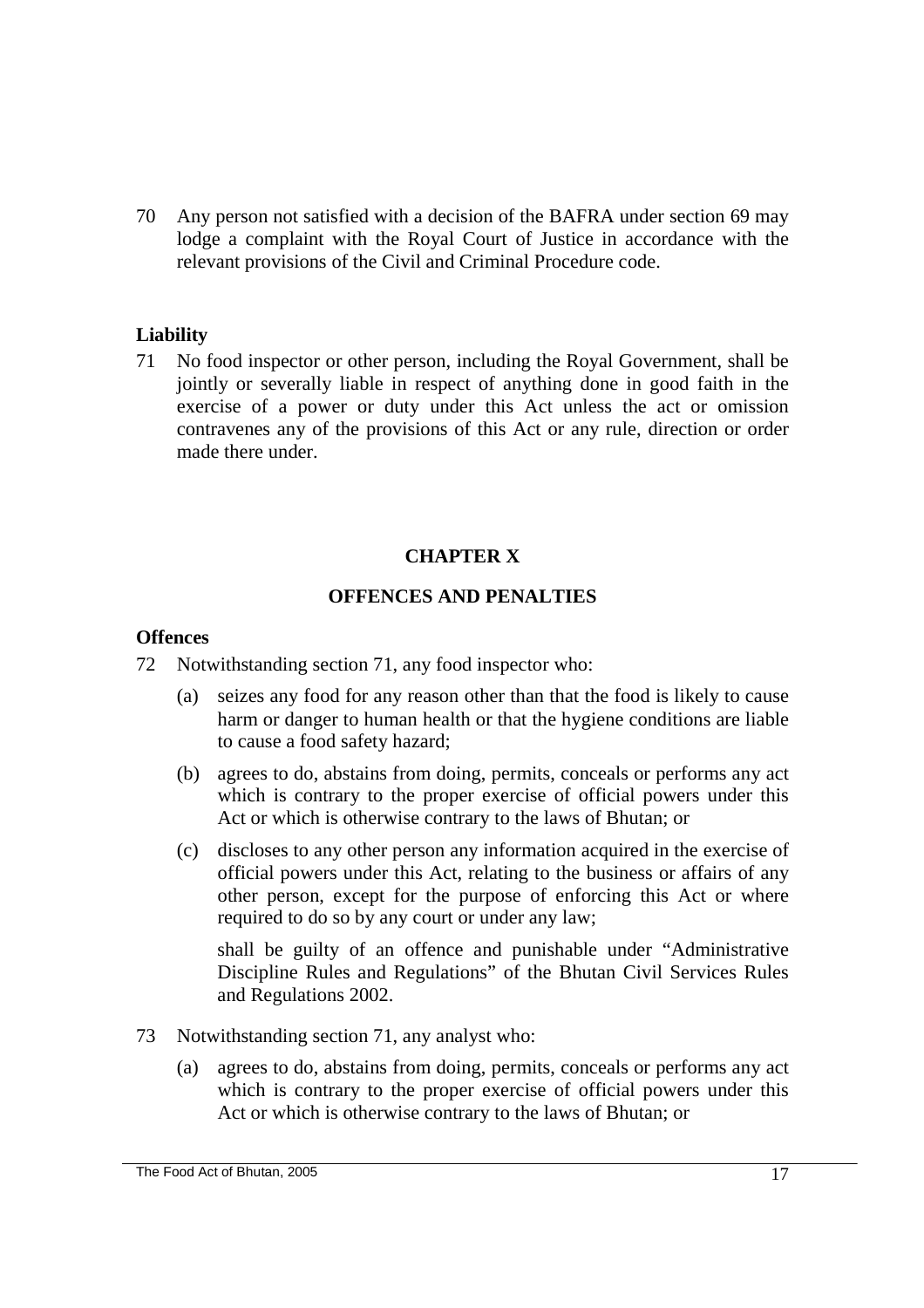(b) discloses to any other person any information acquired in the exercise of official powers under this Act, relating to the business or affairs of any other person, except for the purpose of enforcing this Act or where required to do so by any court or under any law;

 shall be guilty of an offence and punishable under "Administrative Discipline Rules and Regulations of the Bhutan Civil Services Rules and Regulations 2002.

- 74 Any person who sells, manufactures, exports or imports any food:
	- (a) which contains or has been treated with a prohibited substance or which has otherwise been contaminated;
	- (b) which contains or has been treated with a particular substance in a greater measure than that permitted by the rules and regulation;
	- (c) which does not comply with any standard of quality, strength, weight, measurement or purity prescribed the rules and regulation;
	- (d) to which any substance has been added so as to increase the mass or volume of such food with the object to deceive;
	- (e) from which any substance or ingredient has been removed or omitted with the result that the food's nutritive value or other properties, in comparison with those of a food in a normal pure and sound condition, are diminished or otherwise detrimentally affected;
	- (f) which has been treated in such a manner that its damaged or unsound condition or inferior quality is concealed either entirely or partly;
	- (g) which has otherwise been adulterated;
	- (h) which has not been labelled in accordance with this Act or its rules and regulation;
	- (i) which has passed its expiration date; or
	- (j) which is otherwise declared by the Minister after consultation with the Commission to be harmful or dangerous to human health;

shall be guilty of an offence and punishable under section 79 of this Act.

- 75 Any person who:
	- (a) uses a prohibited process, container or object in connection with the harvest, manufacture, handling, serving, treatment, packing, grading, labelling, sale, transport, import, export or storage of any food, or sells, exports or imports such food;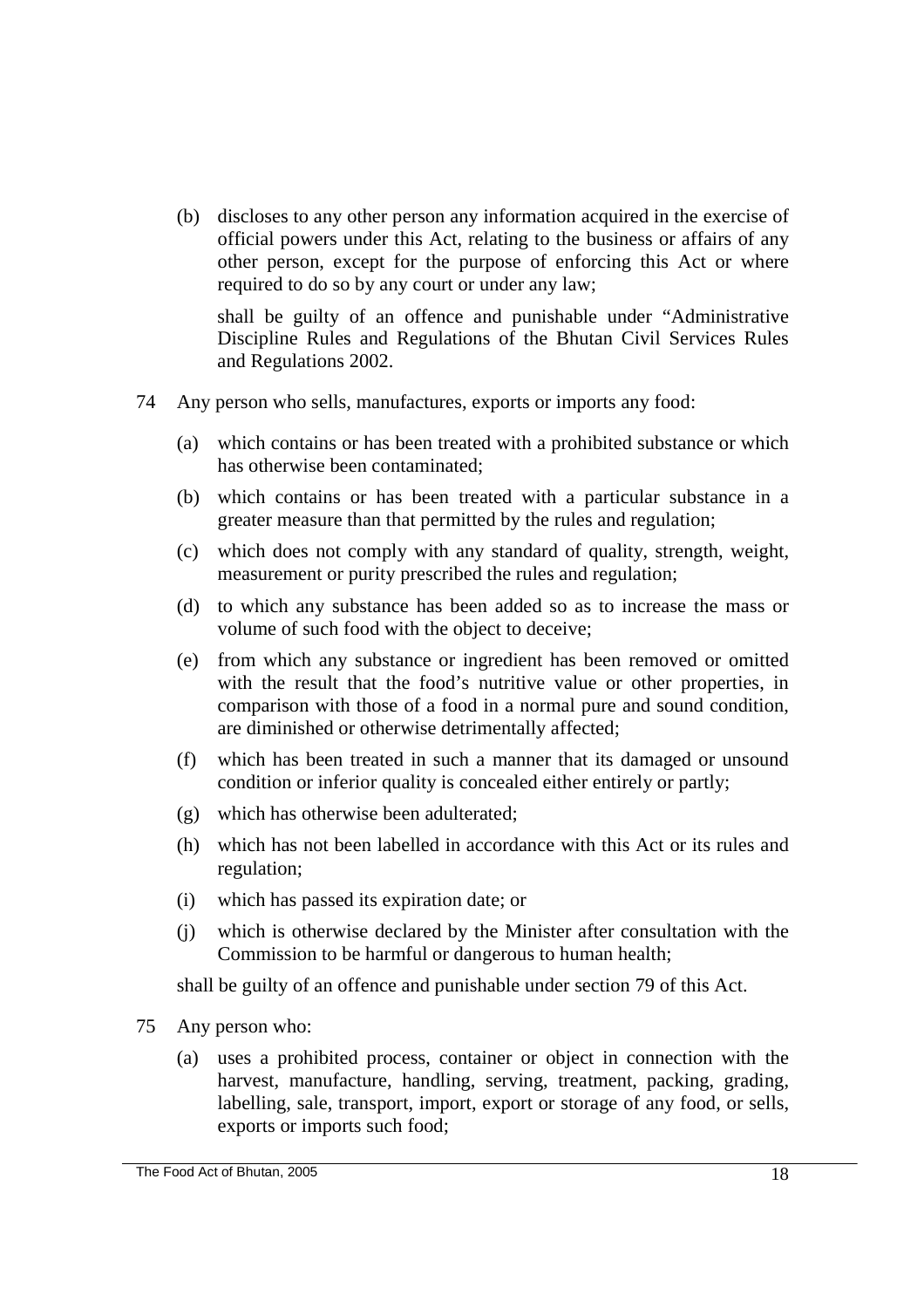- (b) sells, prepares, packages or stores for sale any food under unsanitary conditions;
- (c) furnishes a warranty with respect to food, which is false or misleading in any respect;
- (d) operates a food business without a licence properly issued under the laws of Bhutan;
- (e) operates a food business contrary to any conditions imposed by the Minister responsible for trade or by the Commission;
- (f) fails to report an offence as required under section 86; or
- (g) as the owner or person in charge of a food business:
	- (i) fails to ensure that all employees of the food business follow the prescribed health and safety procedures; or
	- (ii) fails to carry out within the specified time period any measures specified in an improvement notice issued under section 68;

shall be guilty of an offence and punishable under section 79 of this Act.

- 76 Any person who:
	- (a) publishes a false or misleading advertisement of any food; or
	- (b) for purposes of import, export or sale, describes or labels any food in a manner which is false or misleading as regards its origin, nature, substance, quality, strength, nutritive value or other properties, or the time, mode or place of its manufacture;

shall be guilty of an offence and punishable under section 79 of this Act.

- 77 Any person who:
	- (a) obstructs or hinders a food inspector in the exercise of official powers under this Act;
	- (b) fails to provide, upon the request of a food inspector, any licence or other document issued under this Act or the laws of Bhutan;
	- (c) where a food inspector demands information relating to a matter within his or her knowledge, refuses or fails to give such information, or gives information which is false or misleading knowing it to be false or misleading;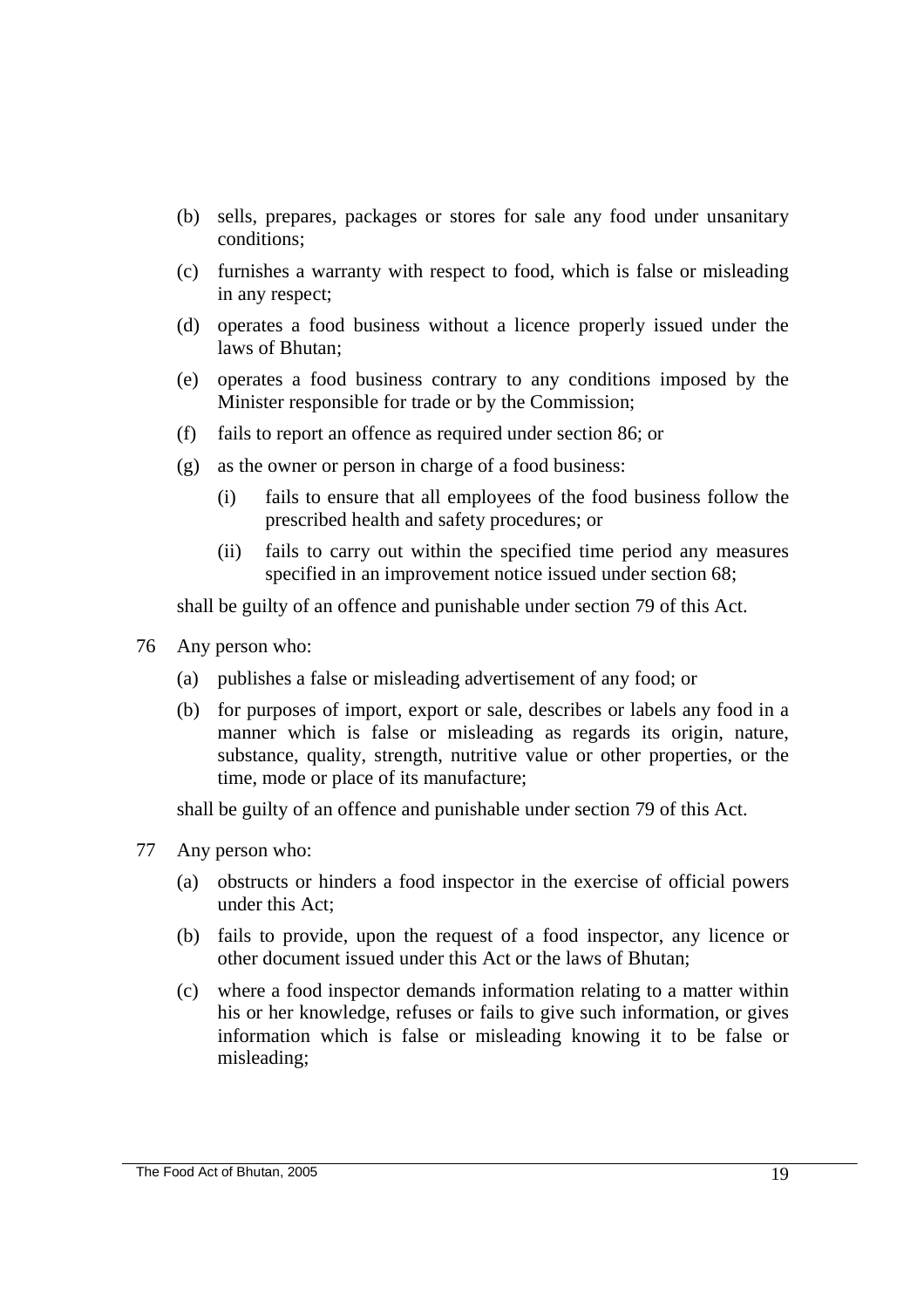- (d) removes, obliterates, alters, damages, breaks or opens a seal or fastening placed by a food inspector on any food or its package or container or on any door or opening giving access to it;
- (e) retakes any sample or other article seized under this Act, or hinders or obstructs the seizure of any such sample or other article;
- (f) falsely makes use of any warrant, certificate, report, invoice or other document under this Act;
- (g) impersonates a food inspector; or
- (h) fails to inform the Minister of any offence committed or likely to be committed under this Act;

shall be guilty of an offence and punishable under section 79 of this Act.

## **Defences**

- 78 In any proceeding for an offence under this Act, it shall be a defence for the defendant to prove:
	- (a) that he or she purchased food from another person who furnished a written warranty as to the safety and quality of the food in question, and that the defendant imported or sold the food in the same condition as when he or she purchased it;
	- (b) that he or she could not with reasonable diligence have ascertained that the import, export or sale of the food would be in contravention of this Act or its rules and regulations.

### **Penalties**

- 79 Any person who commits an offence against this Act shall be liable to:
	- (a) a warning, at the discretion of a food inspector, who shall however provide the BAFRA with the name of the offender, the date of the offence and a description thereof;
	- (b) a fixed penalty paid to the BAFRA, as outlined in sections 80 and 81;
	- (c) upon conviction through a court process, a penalty as outlined in section 82;
	- (d) a penalty imposed under section 83; or
	- (e) any of the above penalties in combination.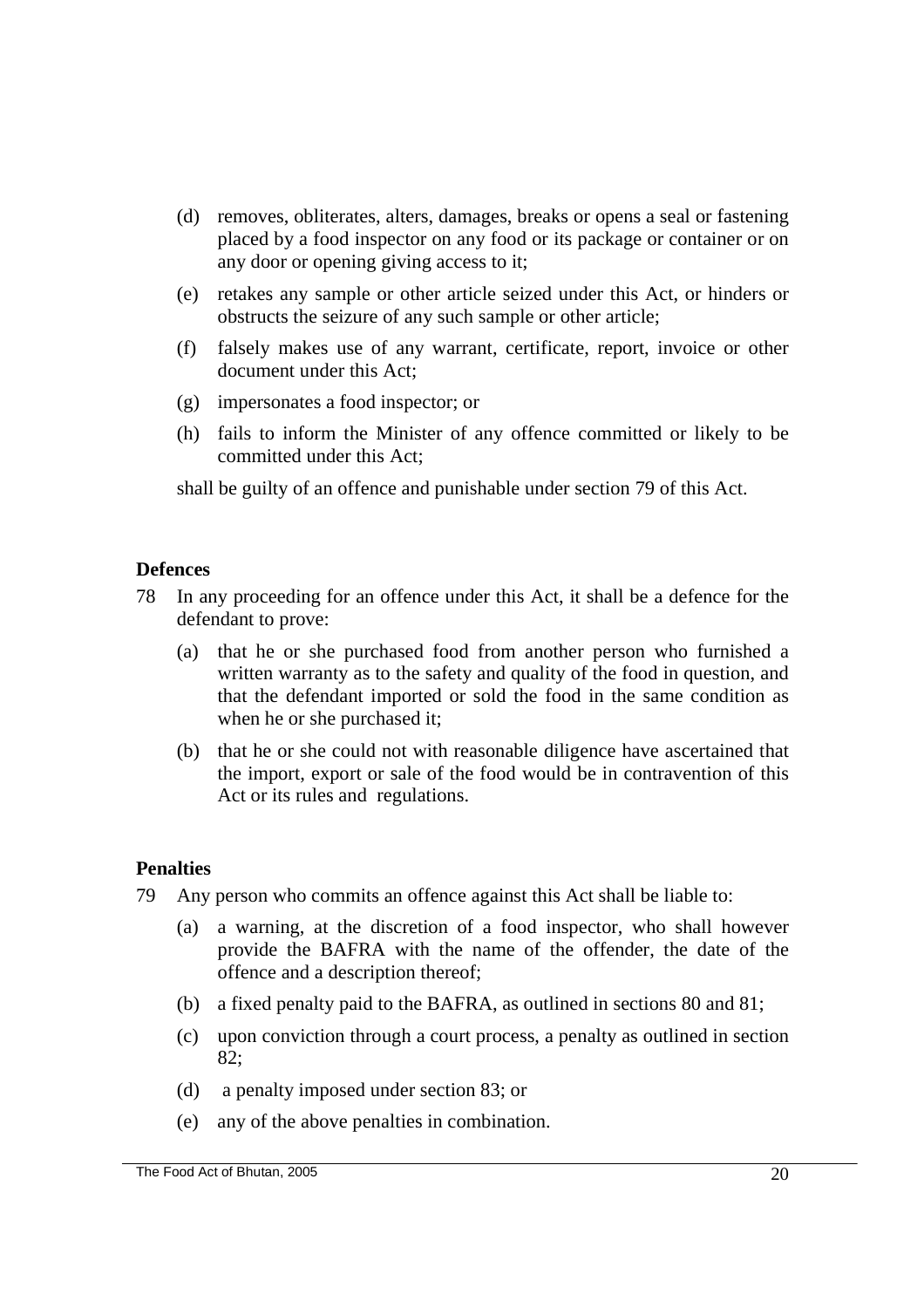- 80 Where a food inspector has reason to believe that any person is committing or has committed an offence under this Act, the food inspector may then and there serve notice in writing charging that person with an offence, informing such person that he or she must:
	- (a) appear before the BAFRA on the date specified; or
	- (b) in accordance with procedures and penalties set out by the rules and regulation, pay the applicable fixed penalty to the BAFRA, in lieu of appearance before it.
- 81 Any person who chooses to pay the fixed penalty as outlined in paragraph 80(b) shall, within seven days of the date of the notice, sign the notice in acknowledgement of guilt and return it, together with the sum cited therein, to the BAFRA.
- 82 Any person charged and convicted by a court for an offence under this Act shall be liable:
	- (a) on a first conviction, to a fine established by the rules and regulation, or to imprisonment for a period not exceeding 3 months, or to both;
	- (b) on a second conviction to a fine established by the rules and regulation, or to imprisonment for a period not exceeding 6 months, or to both;
	- (c) on a subsequent conviction, to penalties commensurate with the offence as determined by the court, taking into account the offender and the nature of the offence;
	- (d) to the forfeiture to the Royal Government of Bhutan of any food, appliance, vehicle, product, material, substance or other object used in connection with the commission of the offence.
- 83 Upon the imposition of a penalty under sections 81 or 82 for any offence under this Act, the BAFRA or the Commission may, in addition to any other penalty lawfully imposed, recommend to the Minister responsible for trade that:
	- (a) new or amended conditions be imposed in connection with any licence to operate a food business issued to the offender;
	- (b) any licence to operate a food business issued to the offender be suspended, cancelled or revoked; and/or
	- (c) the offender be prohibited from participating in the management of the food business with respect to which the offence was committed, or in the management of any food business in Bhutan.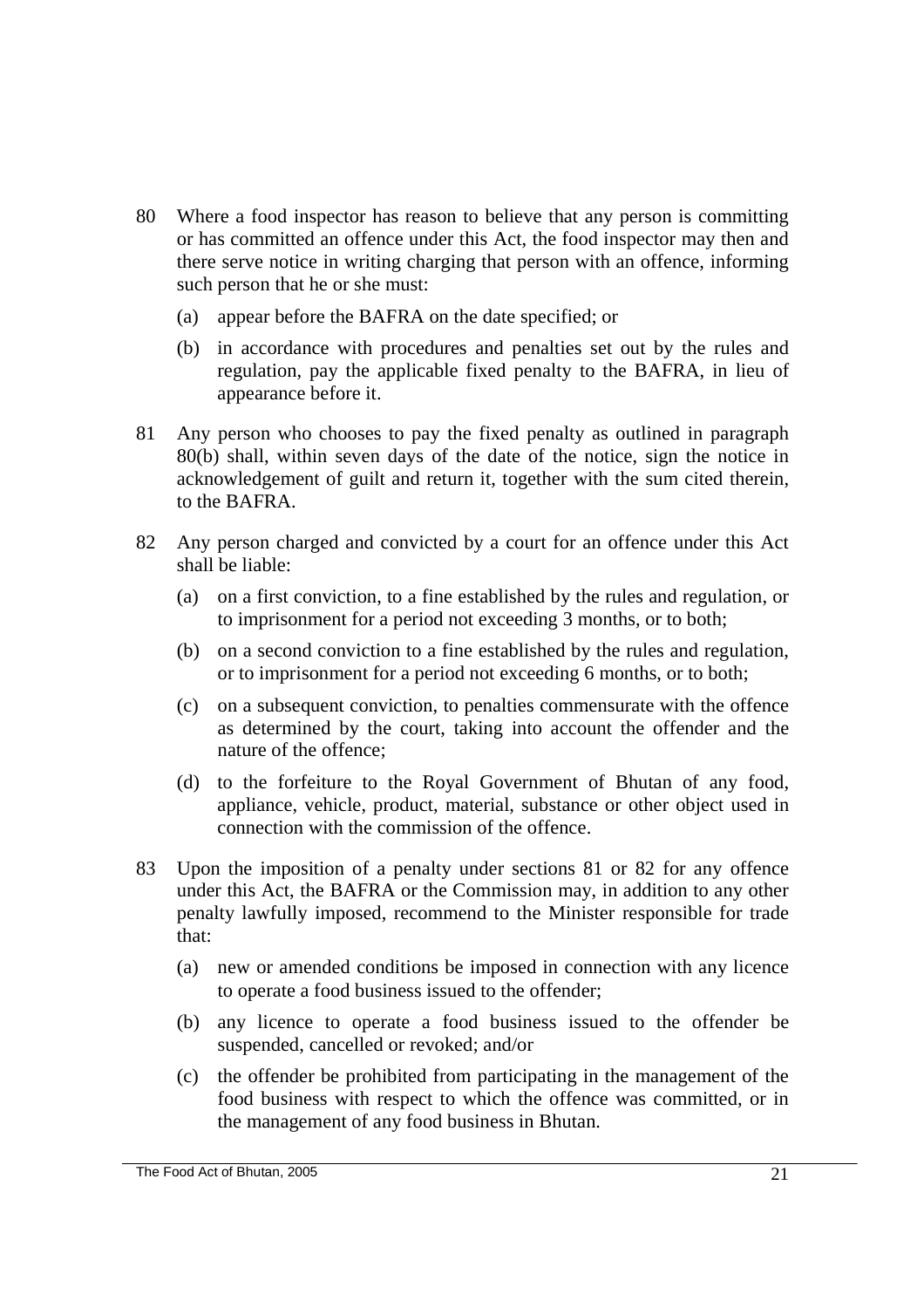- 84 The BAFRA shall from time to time examine the circumstance or circumstances which led to the imposition of any penalty under section 83, and where such circumstances are no longer in effect, it shall recommend to the Minister responsible for trade the reversal of any penalty imposed under that section.
- 85 The penalties and offences which are not covered under this act shall be imposed as per the Bhutan Penal Code 2004

## **Duty to Report Offences**

86 Any person with knowledge of an offence committed or likely to be committed under this Act shall furnish to the nearest local office of the Ministry without delay any information he she may possess regarding such offence.

## **Payments Due**

87 Payments due under this Act, if not paid in a timely fashion or if not covered by the proceeds of sale of anything seized, shall be recovered through the courts.

## **CHAPTER XI**

## **MISCELLEANEOUS**

### **Rules and Regulations**

88 In accordance with the provisions of this Act, the concerned Ministry shall have the power to make the rules and regulations.

### **Authoritative Text**

89 In the event of any difference, variation or inconsistency in terms of meaning, language or such other variations between the Dzongkha and English text, the text in Dzongkha shall prevail.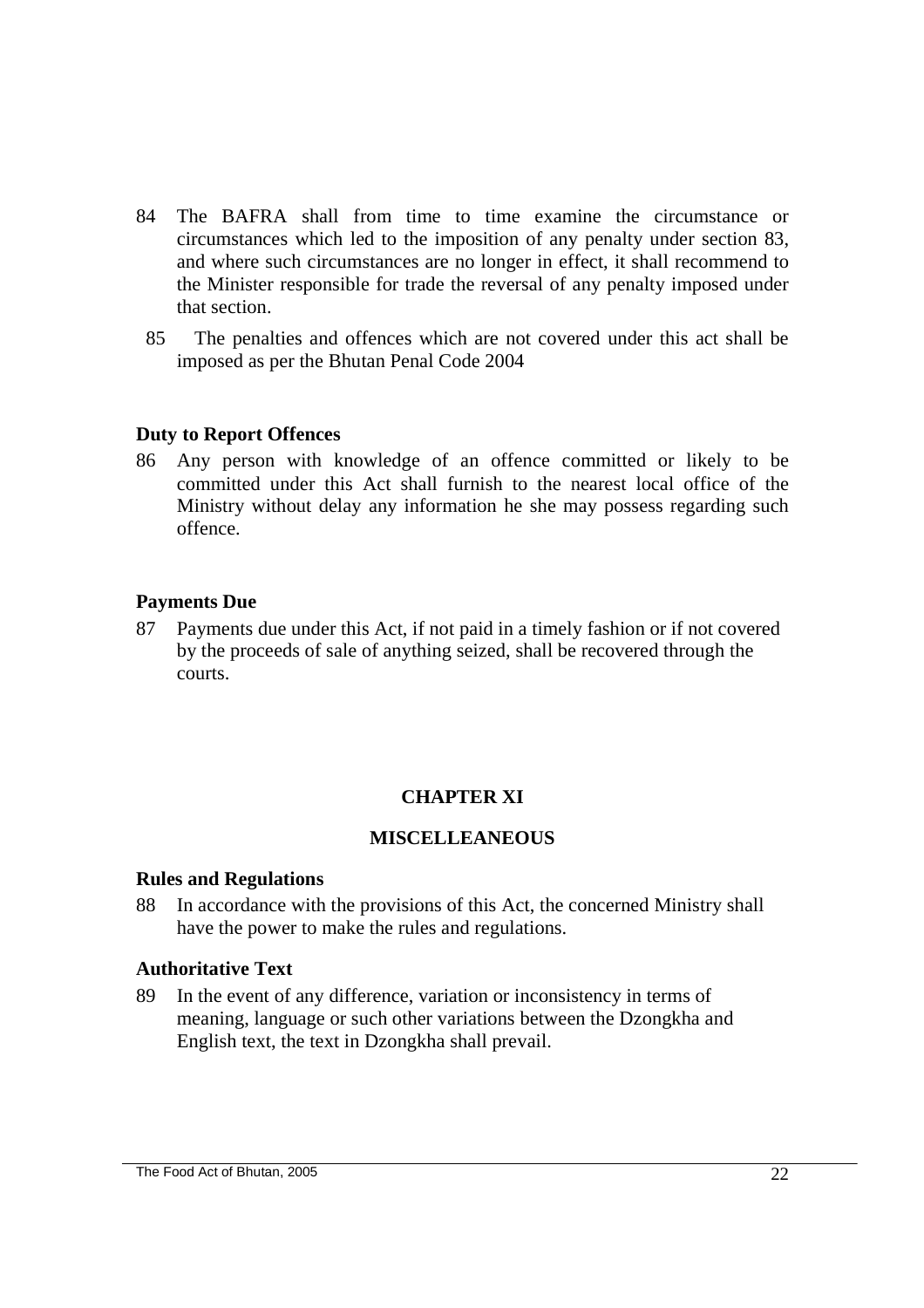### **Amendment**

90 The Food Safety and Quality Commission may review the Act from time to time and propose amendments thereto as and when necessary to the National Assembly of Bhutan for approval.

### **Definitions**

- 91 In this Act, unless the context otherwise requires:
- i "additive" means any substance not normally consumed as a food by itself and not normally used as a typical ingredient of food, whether or not it has nutritive value, the intentional addition of which to a food for a technological (including organoleptic) purpose in the manufacture, processing, preparation, treatment, packing, packaging, transport or holding of such food results, or may be reasonably expected to result (directly or indirectly), in it or its by-products becoming a component of or otherwise affecting the characteristics of such food;

#### ii "adulterated", with regard to food, means:

- (a) any constituent part has in whole or in part been omitted or abstracted;
- (b) damage or inferiority has been concealed in any manner;
- (c) any substance has been substituted wholly or in part;
- (d) any substance has been added or mixed or packed with food so as to increase its bulk or weight or reduce its quality or strength or make it appear better or of greater value than it is;
- (e) any constituent exceeds the amount stated on the label or permitted by the rules and regulation;
- (f) it consists wholly or in part of any filthy, putrid, rotten, decomposed animal or vegetable substance or is insect-infested or is otherwise unfit for human consumption; or
- (g) it has been processed, packed, stored or distributed under unsanitary conditions.
- iii "advertisement", in relation to any food, means any written, pictorial, visual or other descriptive matter or verbal statement, communication, representation or reference:
	- (a) appearing in a newspaper or other publication;
	- (b) distributed to members of the public; or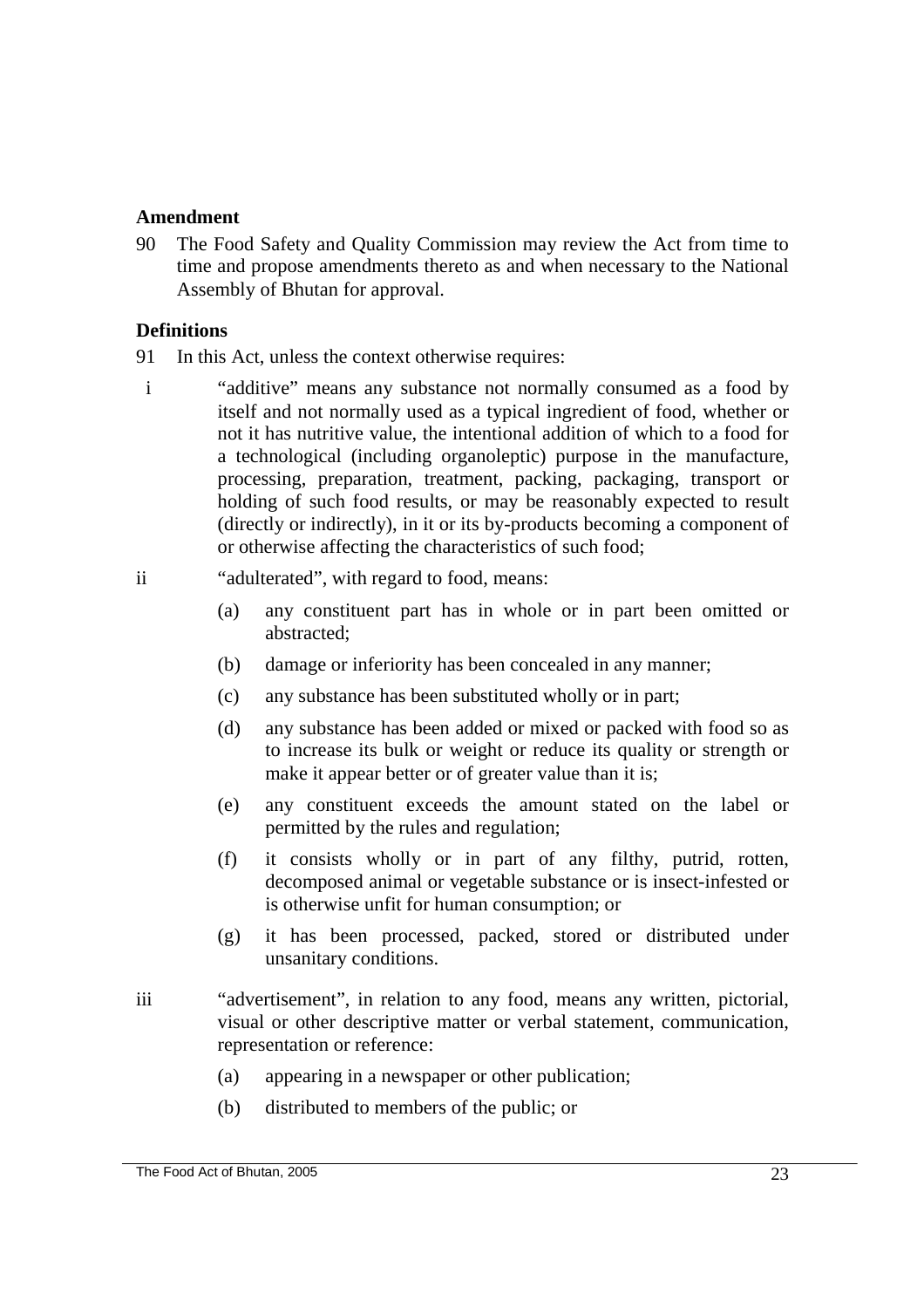(c) brought to the notice of members of the public in any manner, and which is intended to promote the sale or encourage the use of food;

and "advertise" has a corresponding meaning.

- iv "analyst" means an official analyst designated under section 35 of this Act;
- v "any reasonable time" means during regular business hours;
- vi "appliance" means the whole or any part of any implement, machine, instrument, apparatus or other object used or capable of being used in connection with the manufacture, treatment, packing, labelling, grading, storage, transport, preparation, handling or serving of any food;
- vii "approved laboratory" means a laboratory designated under section 35 of this Act.
- viii "BAFRA" means the Bhutan Agriculture and Food Regulatory Authority under the Ministry of Agriculture or any Government agency that may in future take over it's responsibilities;
- ix "border point" means any airport or border crossing designated as an official border point by the Minister;
- x "Codex Alimentarius Commission" means the commission that implements the joint Food and Agriculture organisation/ world Health Organisation food standard progammme, the purpose of which is to protect the health of consumers and to ensure fair practices in the food trade.
- xi "Commission" means the National Food Quality and Safety Commission established under section 10 or any agency that may in the future take over it's responsibilities;
- xii "Committee" means the National Codex Committee established under section 22 or any agency that may in the future take over it's responsibilities;
- xiii "container" means a box, bag or other receptacle in which food has been or is being transported;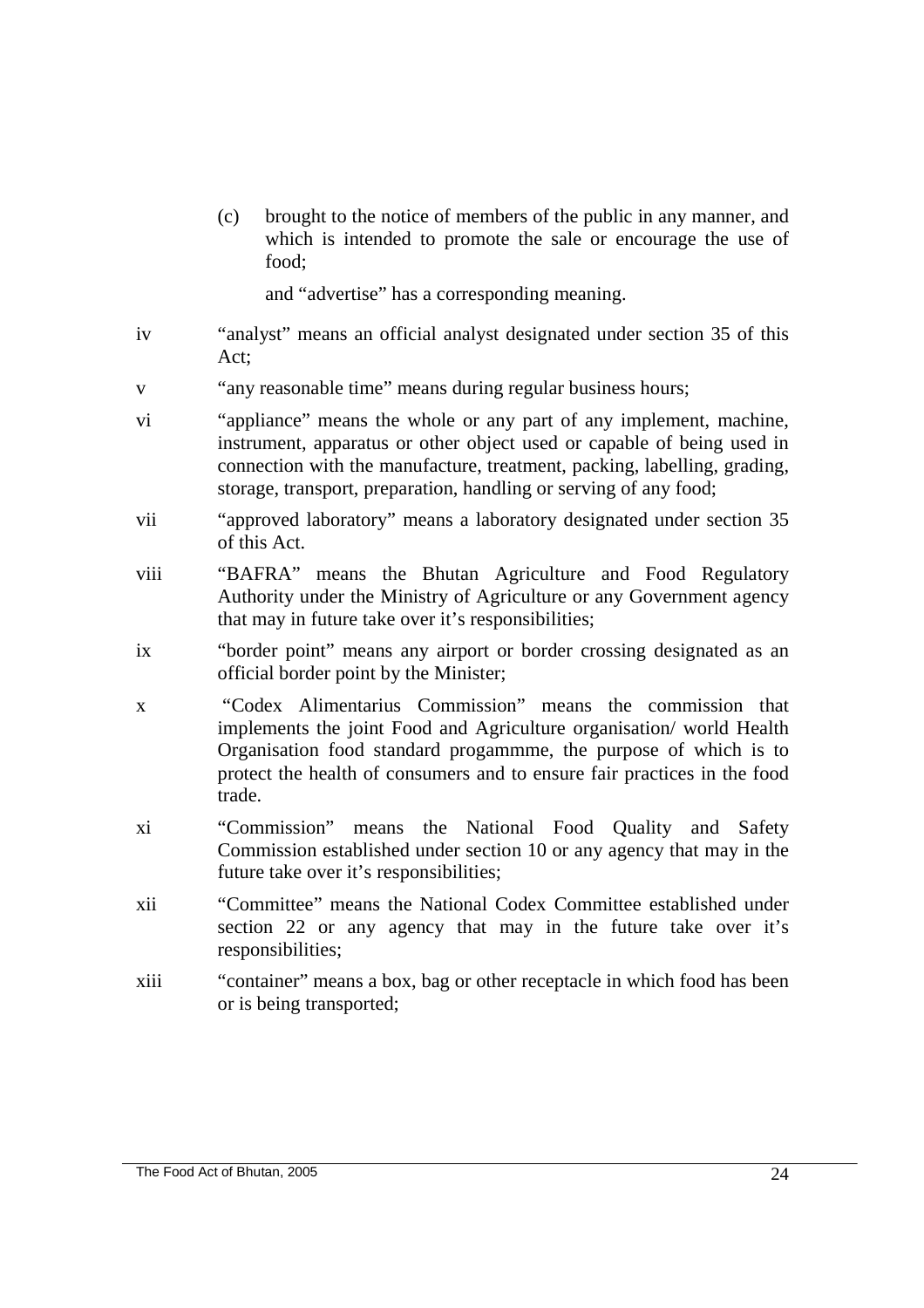- xiv "contamination" means the presence in food of any substance not including an additive, as a result of its production including crop production or animal husbandry, or due to its manufacture, treatment, packing, packaging, transport or storage or due to environmental effects, and not including insect fragments, rodent hairs and extraneous manner, and "contaminate" has a corresponding meaning;
- xv "export" means to export from the Kingdom of Bhutan by any means, and "exportation" has a corresponding meaning;
- xvi "exporter" includes any person who, whether as owner, consignor, consignee, agent or broker, is in possession of or in any way entitled to the custody or control of any food;
- xvii "food" means any article or substance, intended for human consumption, whether processed, semi-processed or raw, including water and beverages which may contain any flavouring matter or condiments, except for pharmaceutical drugs, tobacco and cosmetics;
- xviii "food business" means any business where harvesting, manufacture, handling, serving, treatment, packaging, grading, labelling, transport, import, export or storage of food is carried out, whether for profit or not;
- xix "food emergency" means a food shortage or a food-borne disease outbreak;
- xx "food inspector" means a person authorised by the Minister meeting any essential qualifications established by the Minister, and designated as such under section 34 of this Act;
- xxi "import" means to import into the Kingdom of Bhutan by any means, and "importation" has a corresponding meaning; "importer" includes any person who, whether as owner, consignor, consignee, agent or broker, is in possession of or in any way entitled to the custody or control of any food;
- xxii "improvement notice" means a notice served under section 68 of this Act;
- xxiii "ingredient" means any substance, excluding an additive, used in the manufacture or preparation of food and present in the final product;
- xxiv "label" means any brand or mark or any written, pictorial or other descriptive matter appearing on or attached to or packed with any food or its package and, when used as a verb, means to brand or mark with or to attach or to provide in any other manner any written, pictorial or other descriptive matter;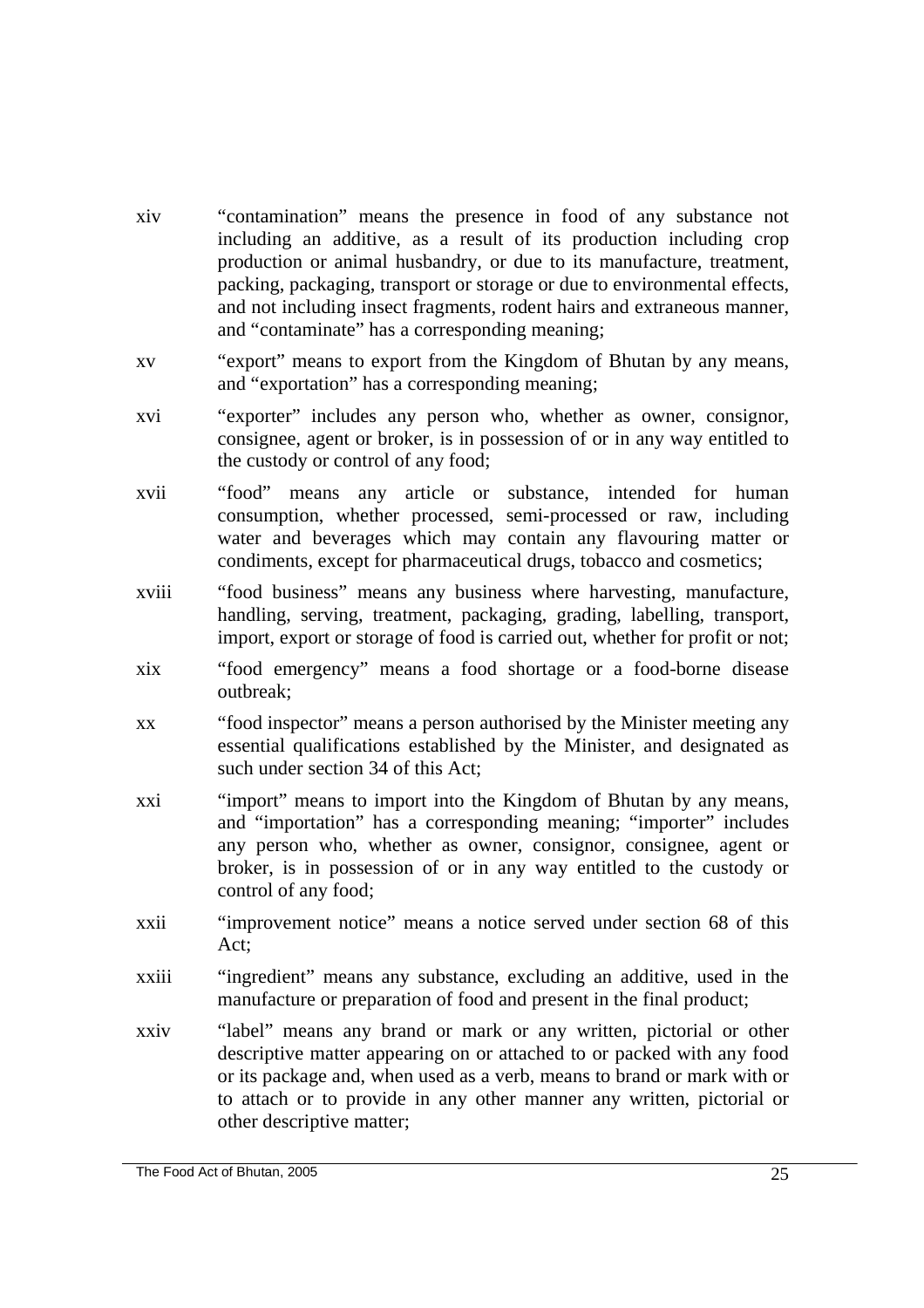- xxv "local authority" means:
	- (a) a municipal administration; or
	- (b) a dzongkhag administration.
- xxvi "manufacture" includes production, preparation, processing, preservation or other similar process, and "manufacturer" and "manufacturing" have corresponding meanings;
- xxvii "Minister" means the Minister responsible for agriculture;
- xxviii "owner or person in charge" in relation to any thing, includes any person having for the time being the possession, custody or control thereof;
- xxix "package" means anything by or in which any food is covered, enclosed, contained or packed;
- xxx "packaging material" means any article or substance which is intended to or may come into contact with food, including any containers such as cans, bottles, cartons, boxes, cases or sacks, or wrapping and covering material such as foil, film, metal, paper, wax paper or cloth;
- xxxi "premises" means any land, building or other structure;
- xxxii "prescribed" means prescribed by this Act or its rules and regulation;
- xxxiii "prohibited" means prohibited under this Act or its rules and regulation;
- xxxiv "recognised authority" means a foreign national authority officially recognised by the Minister as responsible for certification for export;
- xxxv "Rules and regulations" means and includes any rule, notification, order and the rules and regulation made under this Act;
- xxxvi "sell" includes to offer, advertise, keep, store, display, transmit, transport or deliver for sale, or to exchange, or to dispose of to any person in any manner whether for a consideration or otherwise, and "sold", "selling" and "sale" have corresponding meanings;
- xxxvii "treated" means coloured, stained, powdered, polished, coated or steamed, or mixed, preserved, flavoured, diluted or thickened with any substance, and "treat" and "treatment" have corresponding meanings;
- xxxviii "unsanitary conditions" means such conditions or circumstances as might cause contamination of food or might render food dangerous or harmful to human health;